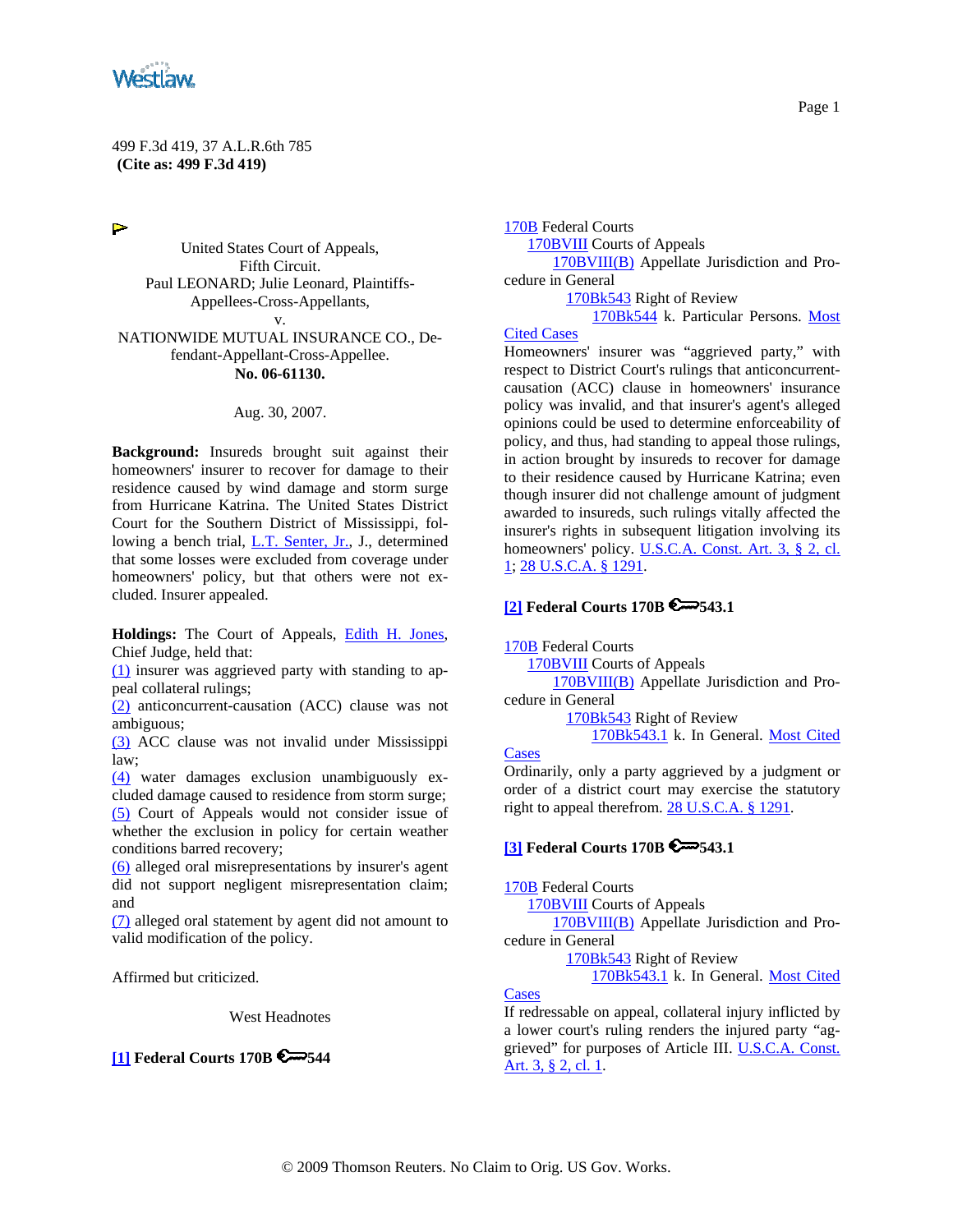# **[4] Federal Courts 170B 543.1**

170B Federal Courts

170BVIII Courts of Appeals

170BVIII(B) Appellate Jurisdiction and Procedure in General

170Bk543 Right of Review

170Bk543.1 k. In General. Most Cited

#### Cases

In the context of determining standing to appeal, a party may be "aggrieved" by a district court decision that adversely affects its legal rights or position vis-àvis other parties in the case or other potential litigants. U.S.C.A. Const. Art. 3, § 2, cl. 1; 28 U.S.C.A. § 1291.

### **[5] Federal Courts 170B & 786**

170B Federal Courts

 170BVIII Courts of Appeals 170BVIII(K) Scope, Standards, and Extent 170BVIII(K)2 Questions of Local Law 170Bk786 k. Particular Questions. Most Cited Cases

Under Mississippi law, the interpretation of an insurance policy, like any contract, is a legal question reviewed *de novo*.

# **[6] Federal Courts 170B 650.1**

### 170B Federal Courts

170BVIII Courts of Appeals

170BVIII(K) Scope, Standards, and Extent

 170BVIII(K)5 Questions of Fact, Verdicts and Findings

170Bk850 Clearly Erroneous Findings of Court or Jury in General

 170Bk850.1 k. In General. Most **Cited Cases** 

Factual findings are upheld on appeal unless clearly erroneous.

# **[7] Federal Courts 170B 823**

170B Federal Courts 170BVIII Courts of Appeals 170BVIII(K) Scope, Standards, and Extent 170BVIII(K)4 Discretion of Lower Court 170Bk823 k. Reception of Evidence.

### Most Cited Cases

Evidentiary rulings are reviewed for abuse of discretion.

# **[8] Contracts 95 6 176(2)**

#### 95 Contracts

 95II Construction and Operation 95II(A) General Rules of Construction 95k176 Questions for Jury 95k176(2) k. Ambiguity in General.

#### Most Cited Cases

Under Mississippi law, the initial question of whether a contract is ambiguous is a matter of law.

# **[9] Insurance 217 6 222**

#### 217 Insurance

 217XIII Contracts and Policies 217XIII(G) Rules of Construction

 217k1822 k. Plain, Ordinary or Popular Sense of Language. Most Cited Cases

Mississippi courts give effect to the plain meaning of an insurance policy's clear and unambiguous language.

# **[10] Insurance 217 6 1807**

### 217 Insurance

217XIII Contracts and Policies

217XIII(G) Rules of Construction

217k1807 k. Function Of, and Limitations On, Courts, in General. Most Cited Cases

No rule of construction requires or permits Mississippi courts to make an insurance contract differing from that made by the parties themselves, or to enlarge an insurer's obligations where the provisions of its policy are clear.

# **[11] Evidence 157 6**-448

### 157 Evidence

 157XI Parol or Extrinsic Evidence Affecting Writings

 157XI(D) Construction or Application of Language of Written Instrument

 157k448 k. Grounds for Admission of Extrinsic Evidence. Most Cited Cases

### **Insurance 217 6 1806**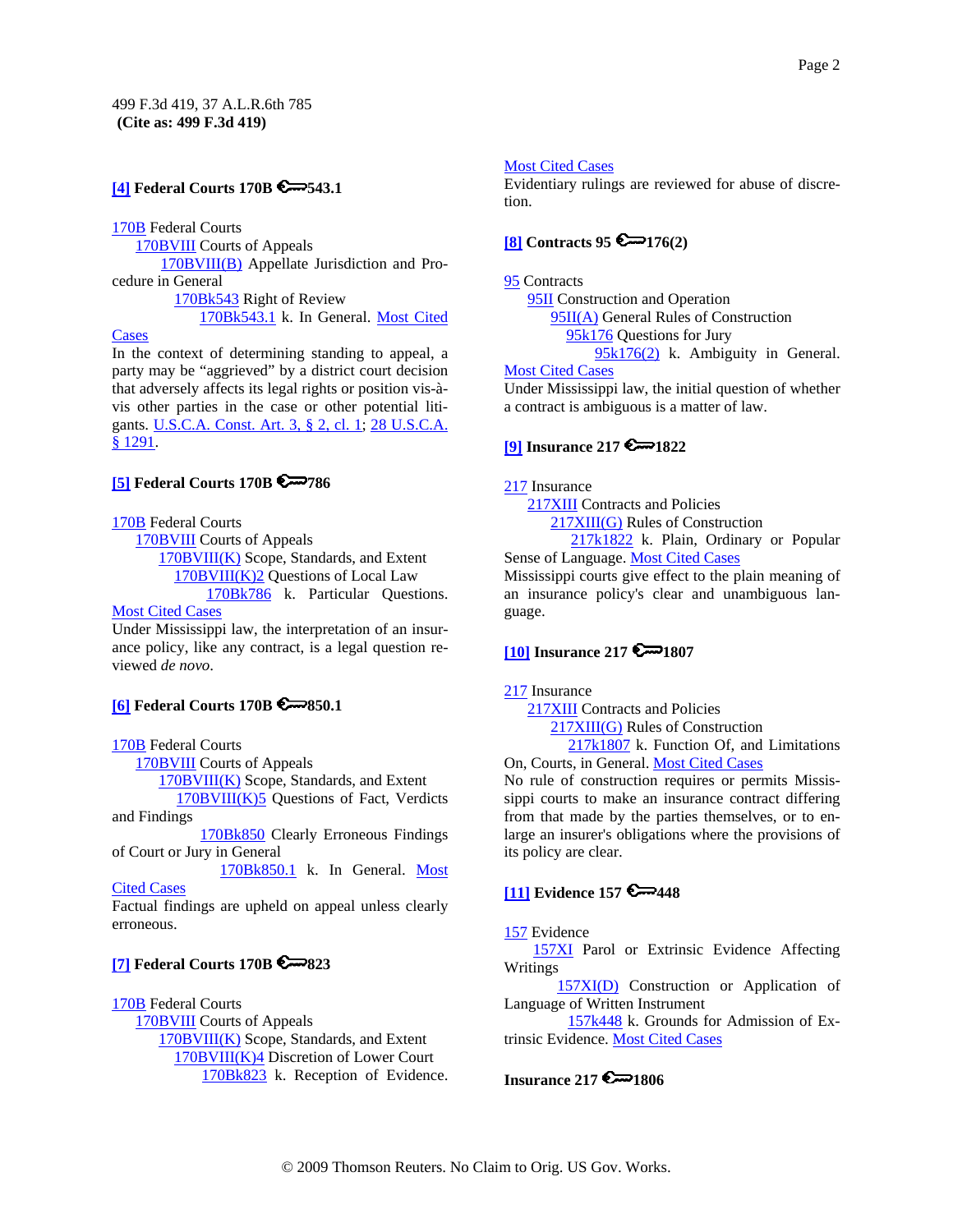217 Insurance

 217XIII Contracts and Policies 217XIII(G) Rules of Construction 217k1806 k. Application of Rules of Contract Construction. Most Cited Cases

Under Mississippi law, in interpreting an insurance policy, a court will not resort to extrinsic evidence or rules of contract construction if insurance policy provisions are unambiguous.

### **[12] Insurance 217 @**1832(1)

217 Insurance

217XIII Contracts and Policies

217XIII(G) Rules of Construction

 217k1830 Favoring Insureds or Beneficiaries; Disfavoring Insurers

 217k1832 Ambiguity, Uncertainty or Conflict

217k1832(1) k. In General. Most

Cited Cases

Under Mississippi law, if a court determines that ambiguity inheres in the insurance policy language, the familiar maxim *omnia praesumuntur contra proferentem* requires the court to construe ambiguous terms in favor of the insured.

### **[13] Insurance 217 6 - 1808**

217 Insurance

 217XIII Contracts and Policies 217XIII(G) Rules of Construction 217k1808 k. Ambiguity in General. Most Cited Cases

# **Insurance 217 6 1810**

# 217 Insurance

 217XIII Contracts and Policies 217XIII(G) Rules of Construction

217k1810 k. Construction as a Whole.

# **Most Cited Cases**

Under Mississippi law, ambiguity arises when a term or provision in an insurance policy is susceptible to more than one reasonable meaning, but can also result from internal conflict between policy provisions that renders uncertain the meaning of the policy as a whole.

# **[14] Insurance 217 @**1808

217 Insurance

 217XIII Contracts and Policies 217XIII(G) Rules of Construction

 217k1808 k. Ambiguity in General. Most Cited Cases

Under Mississippi law, the mere fact that the parties disagree about the meaning of a provision of an insurance policy does not make the policy ambiguous as a matter of law.

# **[15] Insurance 217**  $\approx$  **1808**

217 Insurance

 217XIII Contracts and Policies 217XIII(G) Rules of Construction 217k1808 k. Ambiguity in General. Most

#### Cited Cases

Under Mississippi law, disagreement among courts as to the meaning of a provision of an insurance policy does not necessarily indicate ambiguity.

### **[16] Insurance 217 22117**

217 Insurance

 217XV Coverage--in General 217k2114 Evidence 217k2117 k. Burden of Proof. Most Cited

#### **Cases**

Under Mississippi law, the burden of proving that coverage exists for a peril under an insurance policy rests with the policyholder.

# **[17] Insurance 217 2117**

217 Insurance

 217XV Coverage--in General 217k2114 Evidence 217k2117 k. Burden of Proof. Most Cited **Cases** 

# **Insurance 217 3571**

217 Insurance

217XXXI Civil Practice and Procedure 217k3571 k. Pleading. Most Cited Cases

Under Mississippi law, the insurer bears the burden of proving that a particular peril falls within a policy exclusion; the insurer must plead and prove the ap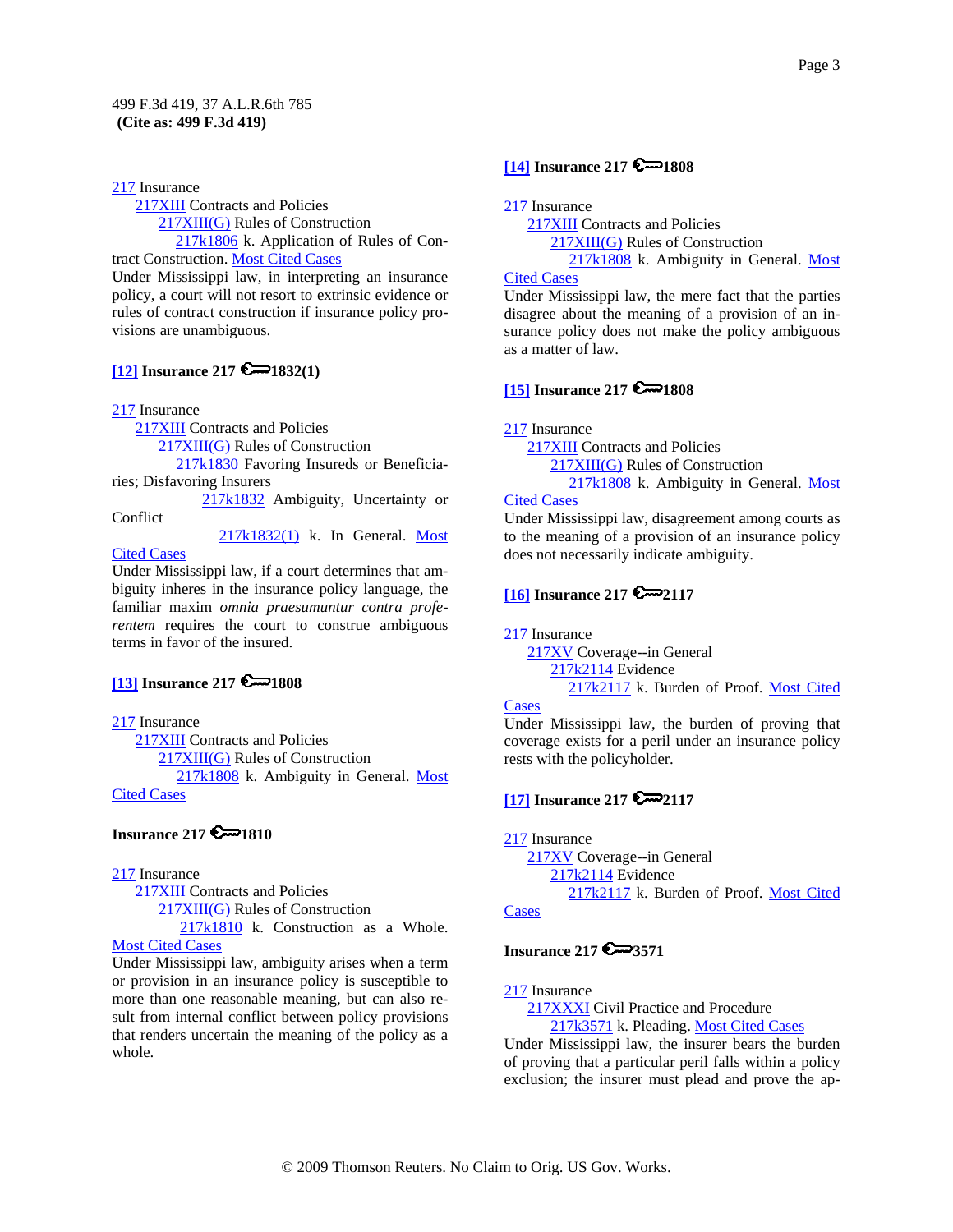plicability of an exclusion as an affirmative defense.

### **[18] Insurance 217 @**1835(2)

217 Insurance

 217XIII Contracts and Policies 217XIII(G) Rules of Construction 217k1830 Favoring Insureds or Beneficiaries; Disfavoring Insurers 217k1835 Particular Portions or Provisions of Policies 217k1835(2) k. Exclusions, Excep-

tions or Limitations. Most Cited Cases Mississippi courts strictly construe insurance policy exclusions against the insurer.

### **[19] Insurance 217 2165(2)**

217 Insurance

 217XVI Coverage--Property Insurance 217XVI(A) In General

 217k2139 Risks or Losses Covered and Exclusions

217k2165 Proximate Cause

 217k2165(2) k. Combined or Concurrent Causes. Most Cited Cases

Under Mississippi law, anticoncurrent-causation (ACC) clause in homeowners' insurance policy, excluding coverage entirely for damage caused by the combination of an excluded loss, such as water damage, and a covered loss, such as wind damage, was not ambiguous; plain language of the ACC clause expressly excluded coverage for an uncovered loss, such as water damage, even if another covered peril contributed concurrently or in any sequence to cause the loss.

### **[20] Insurance 217 2165(2)**

217 Insurance

217XVI Coverage--Property Insurance 217XVI(A) In General 217k2139 Risks or Losses Covered and Exclusions

217k2165 Proximate Cause

 217k2165(2) k. Combined or Concurrent Causes. Most Cited Cases

Anticoncurrent-causation (ACC) clause in homeowners' insurance policy, excluding coverage entirely for damage caused by the combination of an excluded loss, such as water damage, and a covered loss, such as wind damage, was not invalid under Mississippi law, as predicted by Court of Appeals; although default causation rule in Mississippi was doctrine of efficient proximate cause, providing that if covered loss was the proximate or efficient cause of loss, the entire loss was covered, notwithstanding that other excluded perils contributed to the loss, parties to insurance policy could decline to adopt that rule by using unambiguous ACC clause in policy, public policy did not bar enforcement of ACC clause, and no Mississippi statute or rule mandated that insurance policies reflect the efficient proximate cause doctrine. West's A.M.C. § 83-2-7(1).

# **[21] Insurance 217 2103(2)**

217 Insurance

 217XV Coverage--in General 217k2096 Risks Covered and Exclusions 217k2103 Proximate Cause 217k2103(2) k. Combined or Concur-

rent Causes. Most Cited Cases

The default causation rule in Mississippi regarding damage caused concurrently by a peril covered under an insurance policy and by an excluded peril is that the insured may recover if the covered peril was the dominant and efficient cause of the loss.

# **[22] Insurance 217 2142(1)**

#### 217 Insurance

217XVI Coverage--Property Insurance

217XVI(A) In General

 217k2139 Risks or Losses Covered and Exclusions

217k2142 Water Damage

 217k2142(1) k. In General. Most Cited Cases

# **Insurance 217 2145**

217 Insurance 217XVI Coverage--Property Insurance 217XVI(A) In General 217k2139 Risks or Losses Covered and Exclusions 217k2145 k. Wind. Most Cited Cases

# **Insurance 217 2165(2)**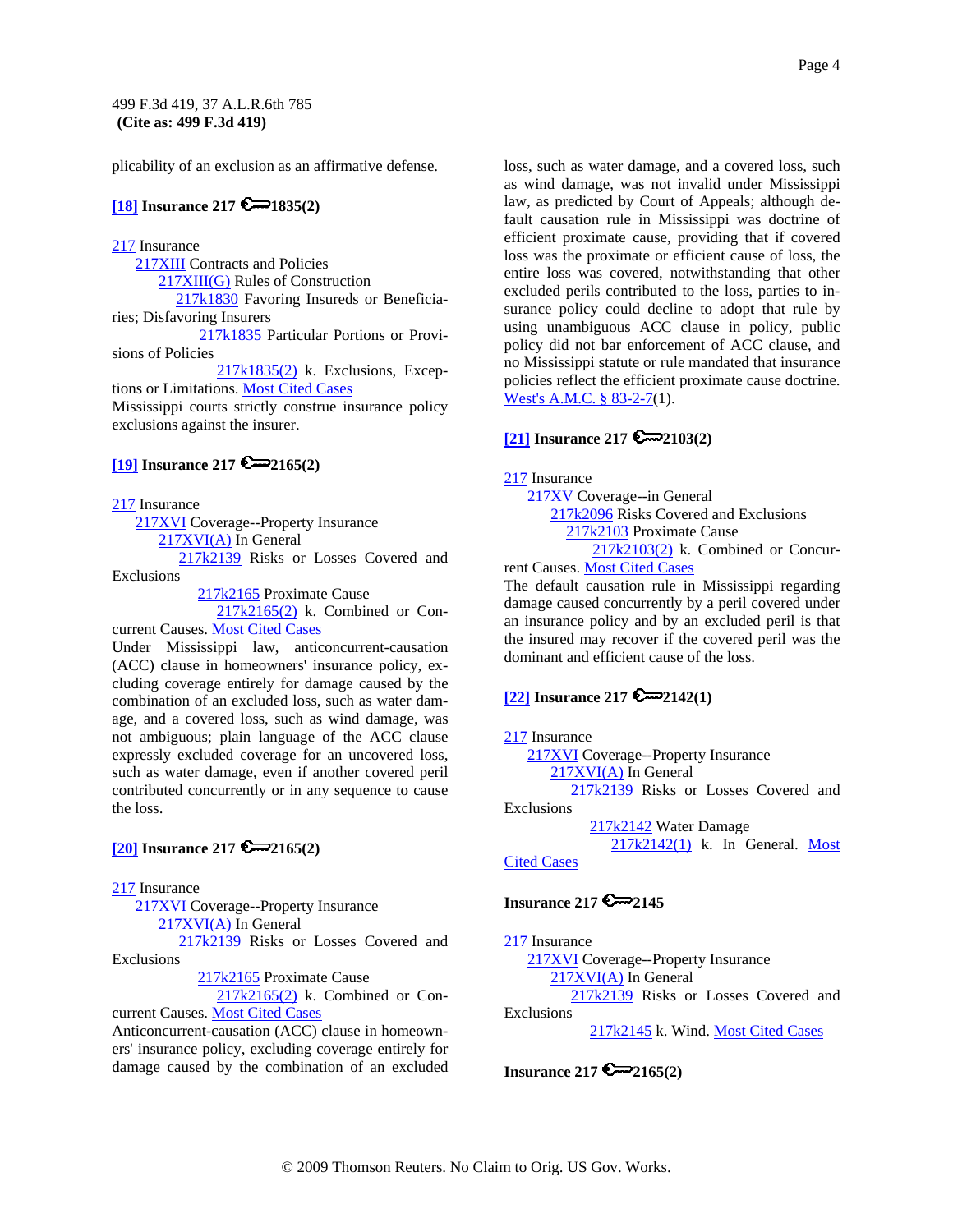217 Insurance 217XVI Coverage--Property Insurance 217XVI(A) In General 217k2139 Risks or Losses Covered and Exclusions

 217k2165 Proximate Cause 217k2165(2) k. Combined or Con-

current Causes. Most Cited Cases

To recover under the Mississippi doctrine of efficient proximate cause, in the context of a homeowners' insurance policy that covers wind damage but excludes damage by water, it is sufficient to show that wind was the proximate or efficient cause of the loss, notwithstanding that other excluded perils, like water, contributed.

### **[23] Contracts 95**  $\mathbb{C}$  143(1)

95 Contracts

**95II** Construction and Operation 95II(A) General Rules of Construction 95k143 Application to Contracts in General 95k143(1) k. In General. Most Cited

#### Cases

Under Mississippi law, where a clause in a contract does not violate any statute, or public policy, and is unambiguous and certain in its provisions, it is enforced as written.

# $[24]$  Contracts 95

#### 95 Contracts

95I Requisites and Validity

95I(F) Legality of Object and of Considera-

 95k108 Public Policy in General 95k108(1) k. In General. Most Cited

#### Cases

tion

A general background principle of Mississippi contract law holds that parties may decline to adopt common-law causation rules so long as the contract's provisions do not offend public policy.

### **[25] Evidence 157 € 448**

### 157 Evidence

 157XI Parol or Extrinsic Evidence Affecting Writings

157XI(D) Construction or Application of

Language of Written Instrument

 157k448 k. Grounds for Admission of Extrinsic Evidence. Most Cited Cases

Under Mississippi law, an insurance policyholder cannot cite extrinsic evidence except to explain an ambiguity within the four corners of the insurance policy.

### **[26] Insurance 217 2142(5)**

217 Insurance

217XVI Coverage--Property Insurance

217XVI(A) In General

 217k2139 Risks or Losses Covered and Exclusions

217k2142 Water Damage

 217k2142(5) k. Surface Water; Flood Exclusions. Most Cited Cases

Under Mississippi law, water damage exclusion in homeowners' insurance policy, which expressly excluded damage caused by flooding, surface water, waves, tidal waves, and other water, whether or not driven by wind, unambiguously excluded damage caused to insureds' residence from storm surge resulting from hurricane; although provision did not specifically list storm surge as an example of water damage, the damage to the residence was caused by type of wind-driven flood or wave.

### **[27] Federal Courts 170B 6-612.1**

170B Federal Courts

170BVIII Courts of Appeals

 170BVIII(D) Presentation and Reservation in Lower Court of Grounds of Review

 170BVIII(D)1 Issues and Questions in Lower Court

 170Bk612 Nature or Subject-Matter of Issues or Questions

 170Bk612.1 k. In General. Most Cited Cases

### **Federal Courts 170B 915**

170B Federal Courts 170BVIII Courts of Appeals 170BVIII(K) Scope, Standards, and Extent 170BVIII(K)7 Waiver of Error in Appellate Court 170Bk915 k. In General. Most Cited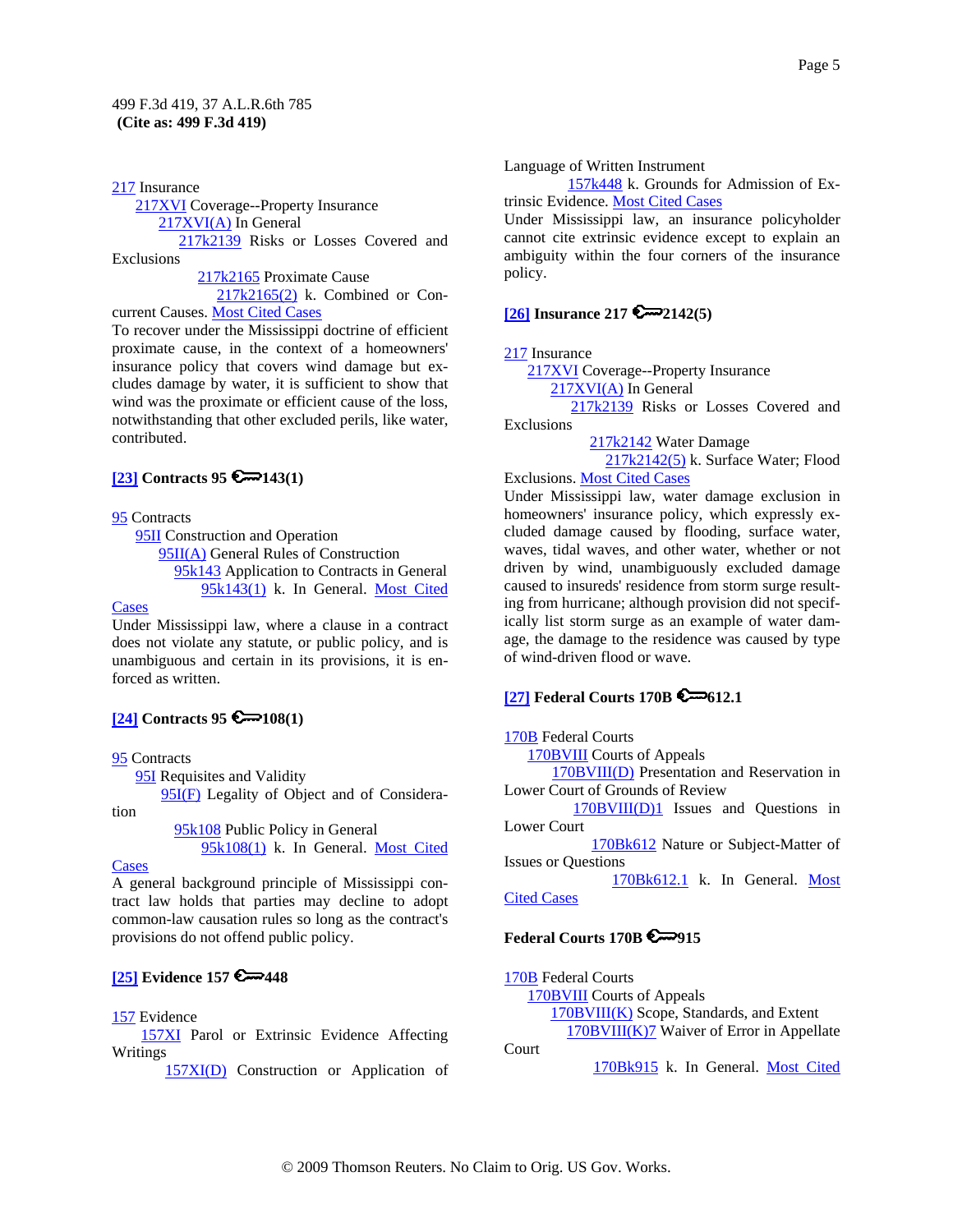#### Cases

The Court of Appeals would not consider issue of whether the exclusion in homeowners' insurance policy for certain weather conditions barred insureds' recovery for damage to insureds' residence caused by hurricane, where parties did not raise issue in the District Court, and insurer did not argue on appeal that the exclusion barred recovery.

### **[28] Insurance 217 6 - 1672**

#### 217 Insurance

217XI Agents and Agency

 217XI(D) Agents for Applicants or Insureds 217k1668 Duties and Liabilities to Insureds

or Others

217k1672 k. Fraud or Misrepresentation. Most Cited Cases

Under Mississippi law, a party's reliance on representations by an insurance agent that contradict the insurance policy language is unreasonable, for purpose of a negligent misrepresentation claim.

### **[29] Insurance 217 6 - 1801**

217 Insurance

reds

217XIII Contracts and Policies

217XIII(E) Estoppel and Waiver

217k1799 Estoppel of or Waiver by Insu-

217k1801 k. Duty to Read Policies. **Most Cited Cases** 

Under Mississippi law, an insured has an affirmative duty to read the insurance policy.

### **[30] Insurance 217 3424**

217 Insurance

 217XXVIII Miscellaneous Duties and Liabilities 217k3416 Of Insurers

217k3424 k. Fraud or Misrepresentation. Most Cited Cases

Under Mississippi law, whether the insurance policy was read or not, constructive knowledge of its contents is imputed to the policyholder, for purpose of a negligent misrepresentation claim.

### **[31] Insurance 217 6 - 1870**

217 Insurance

 217XIII Contracts and Policies 217XIII(J) Modification of Policies 217k1870 k. Powers of Agents or Brokers. Most Cited Cases

#### **Insurance 217**  $\mathbb{Z}$  1873

217 Insurance

 217XIII Contracts and Policies 217XIII(J) Modification of Policies 217k1873 k. Oral Modifications. Most

#### Cited Cases

Under Mississippi law, an insurer's agent's oral representations can modify the insurance policy only if the policy is ambiguous; when the contractual language is plain, there can be no modification.

### **[32] Insurance 217 6 - 1625**

#### 217 Insurance

217XI Agents and Agency

217XI(C) Agents for Insurers

217k1625 k. In General. Most Cited Cases

Under Mississippi law, general agency law controls the relationship between insurance companies and their agents.

### **[33] Insurance 217 6 1870**

#### 217 Insurance

 217XIII Contracts and Policies 217XIII(J) Modification of Policies 217k1870 k. Powers of Agents or Brokers.

#### Most Cited Cases

Under Mississippi law, an insurance agent's representations that purport to modify the insurance policy can bind an insurer only if the statements were made pursuant to actual or apparent authority.

### **[34] Insurance 217 6 1870**

### 217 Insurance

217XIII Contracts and Policies

217XIII(J) Modification of Policies

217k1870 k. Powers of Agents or Brokers.

# Most Cited Cases

Under Mississippi law, a policyholder seeking to recover based on an insurance's agent's apparent authority to modify the insurance policy must show three things: (1) acts or conduct on the part of the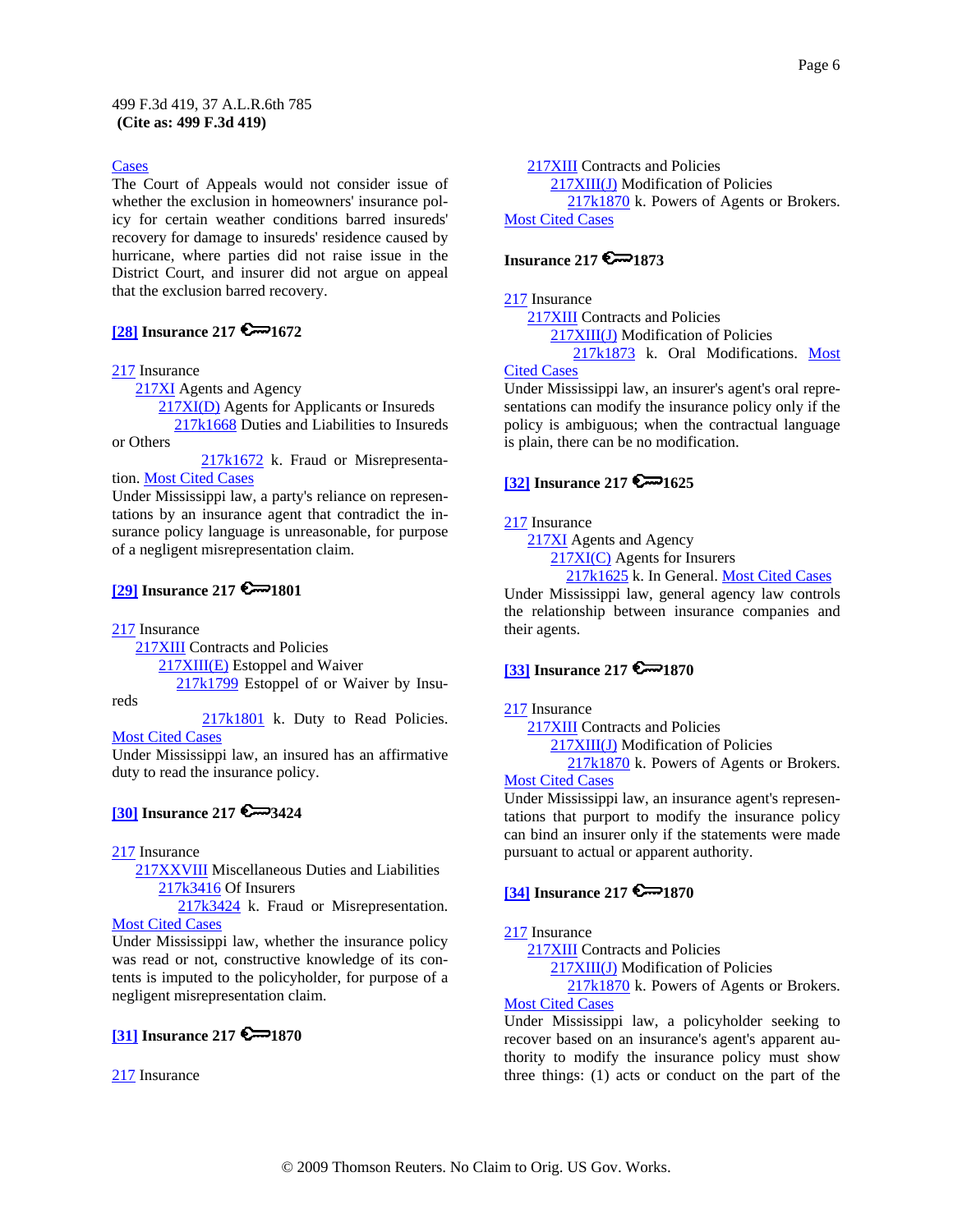insurer indicating the agent's authority, (2) reasonable reliance on those acts, and (3) a detrimental change in position as a result of such reliance.

# **[35] Insurance 217 6 - 1870**

#### 217 Insurance

217XIII Contracts and Policies

217XIII(J) Modification of Policies

217k1870 k. Powers of Agents or Brokers. Most Cited Cases

Under Mississippi law, an insured is bound by insurance policy language that would put a reasonable person on notice of limitations to the agent's authority to modify the policy language.

### **[36] Fraud 184 4**

#### 184 Fraud

 184I Deception Constituting Fraud, and Liability Therefor

184k2 Elements of Actual Fraud

184k4 k. Intent. Most Cited Cases

Under Mississippi law, the tort of equitable fraud differs from species of legal fraud like fraudulent or negligent misrepresentation only insofar as the equitable fraud lacks a scienter requirement.

### **[37] Insurance 217 6 - 1654**

217 Insurance

217XI Agents and Agency 217XI(C) Agents for Insurers 217k1654 k. Duties and Liabilities to Insu-

reds or Other Third Persons. Most Cited Cases

### **Insurance 217 3424**

#### 217 Insurance

 217XXVIII Miscellaneous Duties and Liabilities 217k3416 Of Insurers

 217k3424 k. Fraud or Misrepresentation. **Most Cited Cases** 

Under Mississippi law, alleged oral misrepresentations made by agent of homeowners' insurer, that all hurricane damage was covered by the homeowners' policy and that insureds did not need to purchase additional flood insurance, did not support negligent misrepresentation claim asserted by insureds to recover for water damage to their residence as result of Hurricane Katrina; insurer's conduct never indicated that agent was authorized to orally modify policy, policy stated that any change had to be in writing, and policy unambiguously excluded water damage.

#### **[38] Limitation of Actions 241 @**99(1)

#### 241 Limitation of Actions

 241II Computation of Period of Limitation  $241II(F)$  Ignorance, Mistake, Trust, Fraud, and Concealment or Discovery of Cause of Action

241k98 Fraud as Ground for Relief

241k99 In General

241k99(1) k. In General. Most Cited

#### **Cases**

Under Mississippi law, negligent misrepresentation claim, based on alleged oral statements by agent of homeowners' insurer, that all hurricane damage was covered by the homeowners' policy and that insureds did not need to purchase additional flood insurance, accrued, for limitations purposes, on the date the statements were made, in action asserted by insureds to recover for water damage to their residence as result of Hurricane Katrina, where policy terms excluding water damage were unambiguous. West's A.M.C. § 15-1-49.

### **[39] Insurance 217 6 - 1870**

217 Insurance

 217XIII Contracts and Policies 217XIII(J) Modification of Policies 217k1870 k. Powers of Agents or Brokers. Most Cited Cases

# **Insurance 217 6** 1873

217 Insurance

 217XIII Contracts and Policies 217XIII(J) Modification of Policies 217k1873 k. Oral Modifications. Most

### Cited Cases

Under Mississippi law, alleged oral statement by agent of homeowners' insurer, that insureds did not need to purchase additional flood insurance, did not amount to valid modification of the policy, which unambiguously excluded water damage, for purpose of insureds' action to recover for water damage resulting from hurricane; integration clause prohibited oral modification and required that any changes to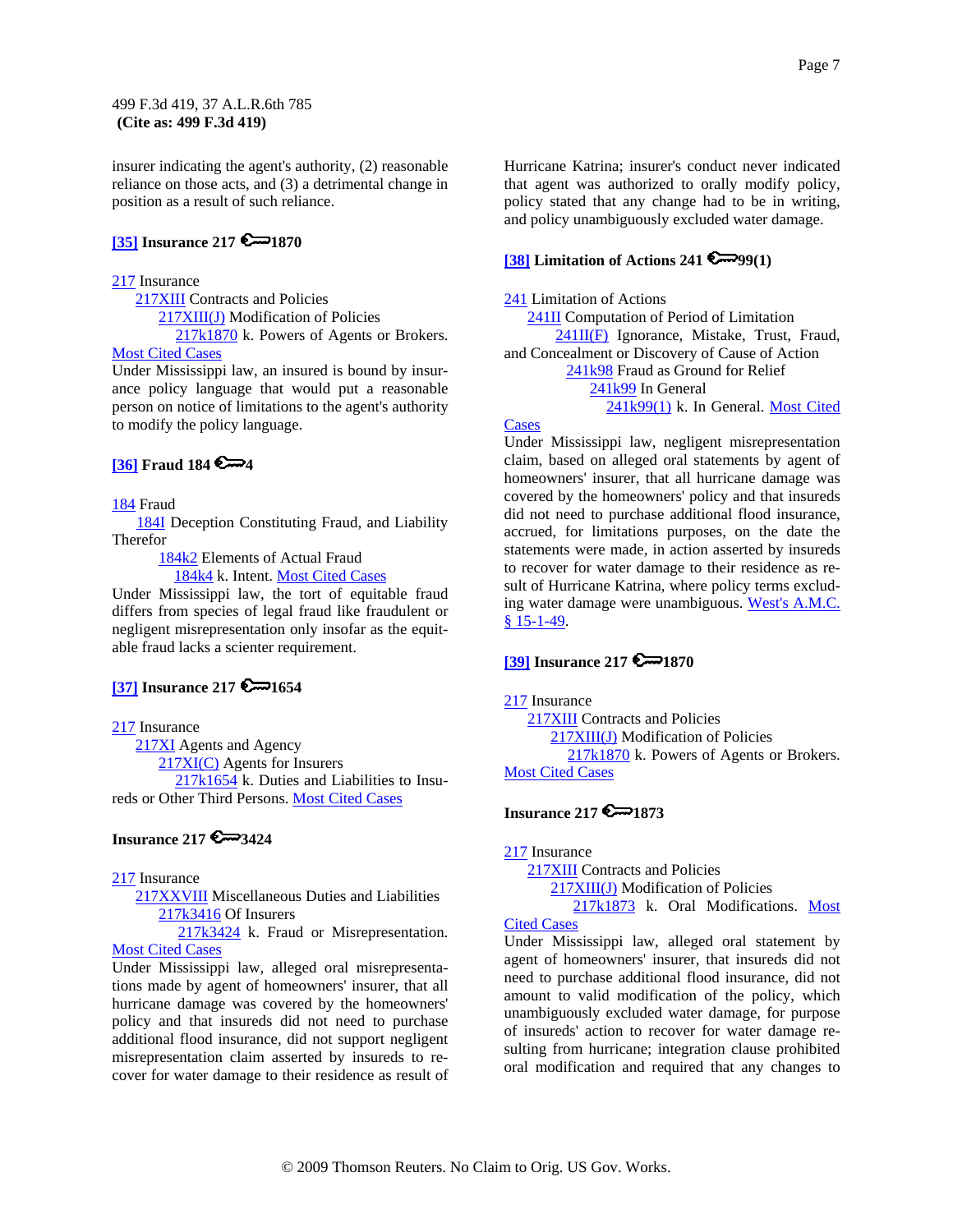policy be made in writing, and alleged statements did not support determination that parties mutually assented that policy would cover all hurricane damage.

### **[40] Evidence 157 6 448**

#### 157 Evidence

 157XI Parol or Extrinsic Evidence Affecting Writings

 157XI(D) Construction or Application of Language of Written Instrument

 157k448 k. Grounds for Admission of Extrinsic Evidence. Most Cited Cases

Under Mississippi law, the parol evidence rule, permitting admission of evidence of a subsequent contract modification, is activated only upon the discovery of ambiguity in a contract.

### **[41] Insurance 217 3081**

### 217 Insurance

 217XXVI Estoppel and Waiver of Insurer's Defenses

 217k3081 k. Matters as to Which Assertable. Most Cited Cases

Under Mississippi law, doctrines like equitable estoppel that allow insureds to procure rights at variance with a written insurance policy cannot be used to extend coverage not otherwise provided by the policy.

### **[42] Insurance 217 6 - 1873**

217 Insurance

217XIII Contracts and Policies

217XIII(J) Modification of Policies

217k1873 k. Oral Modifications. Most

#### Cited Cases

Mississippi law requires that oral modifications of insurance policies correspond to general rules of contract formation, like the meeting-of-the-minds requirement.

# **[43] Evidence 157 6 138**

### 157 Evidence

 157IV Admissibility in General 157IV(C) Similar Facts and Transactions 157k138 k. Part of Series Showing System or Habit. Most Cited Cases

Evidence of insurance agent's alleged conversations with other homeowners' insurance policyholders, during which he allegedly advised them that they did not need flood insurance, was not admissible as habit evidence, in suit by insureds against insurer to recover for damage to their residence caused by storm surge from Hurricane Katrina; agent had about 1500 customers, the alleged comments were purportedly made to only five customers over the course of a decade, and agent sold nearly 200 flood insurance policies in the years preceding Hurricane Katrina. Fed.Rules Evid.Rule 406, 28 U.S.C.A.

**\*423** Richard F. Scruggs (argued), David Zachary Scruggs (argued), B. Humphreys McGee, III, Scruggs Law Firm, Oxford, MS, for Paul and Julie Leonard.

Christopher Landau (argued), Daniel F. Attridge, Elizabeth Marie Locke, Jeffrey B. Wall, Thomas A. Clare, Kirkland & Ellis, Washington, DC, Harry Mitchell Cowan, Watkins, Ludlam, Winter & Stennis, Jackson, MS, for Nationwide Mut. Ins. Co.

Appeals from the United States District Court for the Southern District of Mississippi.

Before JONES, Chief Judge, and REAVLEY and SMITH, Circuit Judges.

#### EDITH H. JONES, Chief Judge:

This homeowner's policy coverage dispute arose from the destruction wrought by Hurricane Katrina along the Mississippi Gulf Coast. We affirm the judgment of the district court, but to do so we must work through some erroneous reasoning that led to its conclusion.

#### *I. Background*

The Leonards' home lies twelve feet above sea level on the southmost edge of Pascagoula, Mississippi, less than two hundred yards from the Mississippi Sound. Hurricane Katrina battered Pascagoula with torrential rain and sustained winds in excess of one hundred miles per hour. By **\*424** midday, the storm had driven ashore a formidable tidal wave-also called a storm or tidal surge-that flooded the ground floor of the Leonards' two-story home.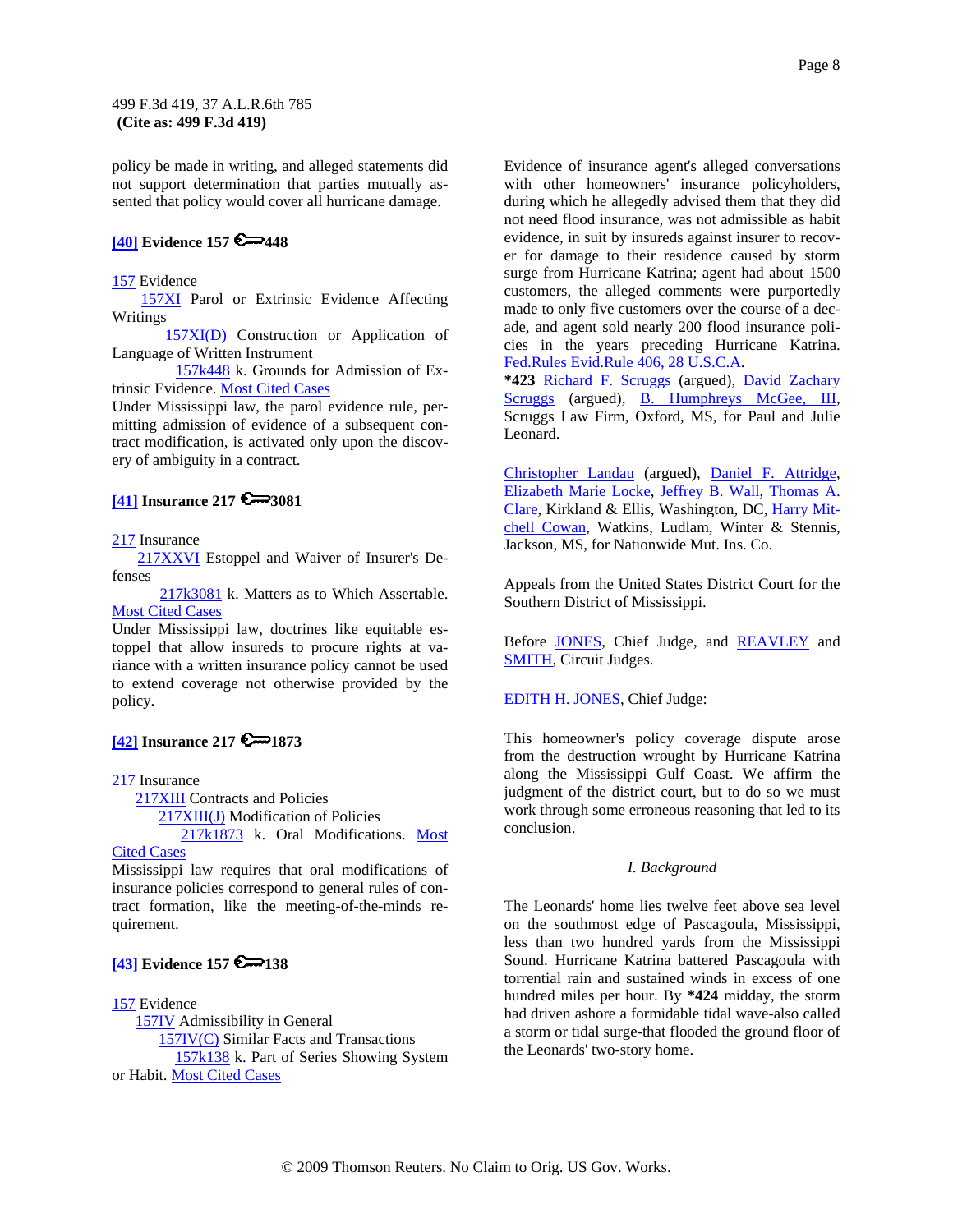#### *A. The Policy*

The Leonards purchased their first Nationwide homeowner's policy from Nationwide's Pascagoulaarea agent, Jay Fletcher, in 1989. Although Nationwide twice revised its standard homeowner's policy language between 1989 and 2005, the Leonards' "Form HO-23-A" policy that was in force when the storm made landfall was substantially indistinguishable from the "Elite II" policy they originally purchased.

Like almost all homeowner's policies, Nationwide's Form HO-23-A is a "comprehensive," or "all-risk," policy pursuant to which all damage to dwellings and personal property not otherwise excluded is covered. Also, like almost all homeowner's policies, Nationwide's policy covers only damage caused by certain instrumentalities-or "perils"-and excludes damage caused by others. Relevant to this appeal are the policy provisions that define the scope of coverage for damage caused by (1) wind; (2) water; and (3) concurrent action of wind and water.

*1. Wind*

Wind damage both to a dwelling and to personal property is a peril insured against under Section I, clause 2 (the "wind-damages clause"), which along with pertinent prefatory language states:

Coverage A-Dwelling and

Coverage B-Other Structures

(...)

Coverage C-Personal Property

We cover accidental direct physical loss to property described in Coverage C caused by the following perils except for losses excluded under Section I-Property Exclusions:

(...)

2. windstorm or hail.

Direct loss caused by rain ... driven through roof or

wall openings made by direct action of wind, hail, or other insured peril is covered ....

The policy thus covers losses caused by rain blown through a hole in a roof, wall, or window. Exclusively wind-related damage, like a blown-off roof, or a window damaged by a wind-propelled projectile, is also covered.

*2. Water*

Like most homeowner's policies, the Leonards' policy unambiguously excludes damage caused by waterincluding flooding-in a broadly worded exemption clause (the "water-damages exclusion"):

Property Exclusions

(Section I)

(...)

- (b) Water or damage caused by water-borne material. Loss resulting from water or water-borne material damage described below is not covered even if other perils contributed, directly or indirectly, to cause the loss. Water and water-borne material damage means:
- 1. flood, surface water, waves, tidal waves, overflow of a body of water, spray from these, whether or not driven by wind ....

When the Leonards annually renewed their policy, they received the following notice from Nationwide informing them that flood losses would not be covered, but that additional flood coverage was available upon request:

*IMPORTANT INFORMATION*

A Message From Your Nationwide Agent:

**\*425** Your policy does not cover flood loss. You can get protection through the National Flood Insurance Program. If you wish to find out more about this protection, please contact your Nationwide Agent.

The Leonards never purchased additional flood cov-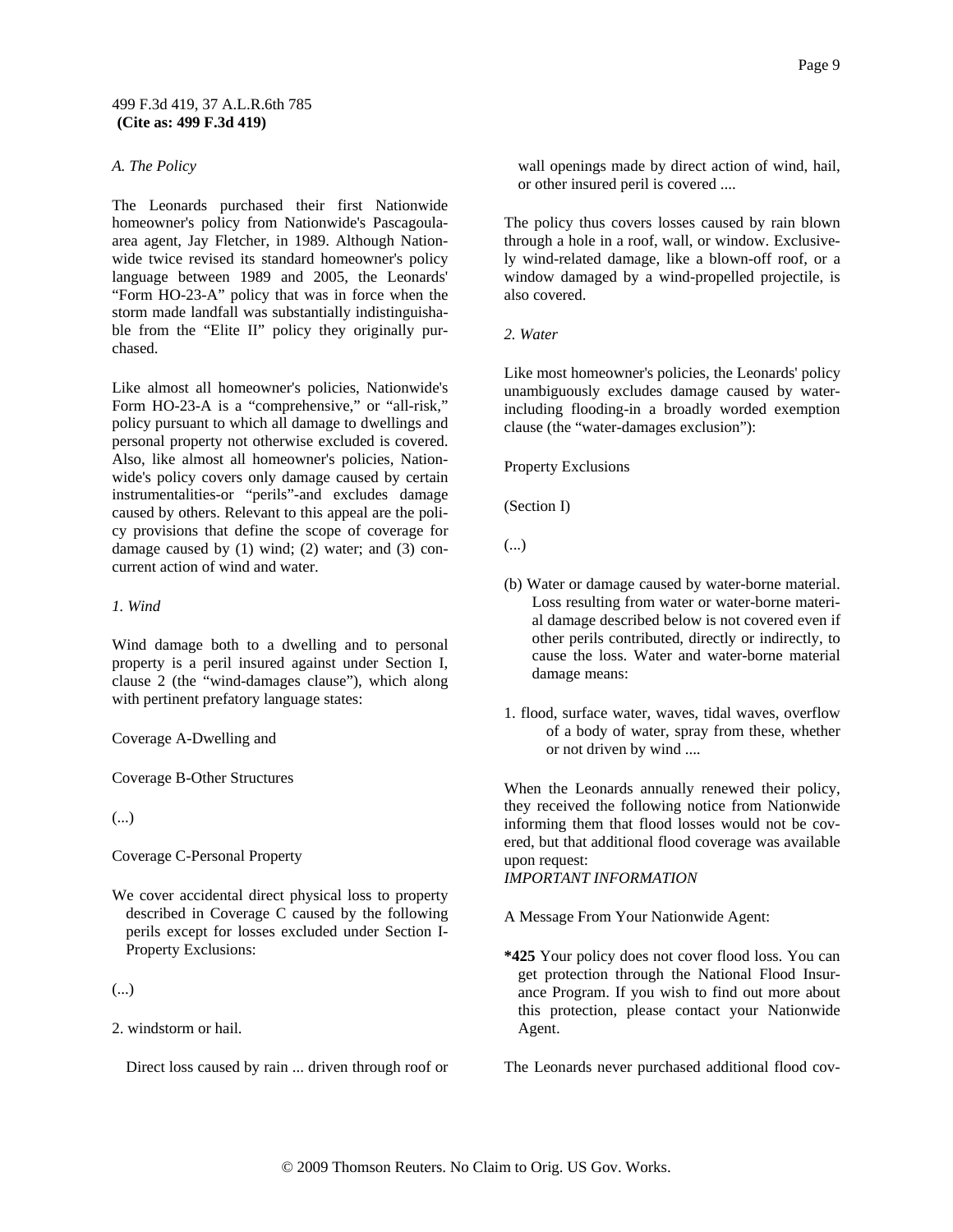erage under the federally subsidized National Flood Insurance Program ("NFIP"). *See* 42 U.S.C. §§ 4001- 4027.

#### *3. Concurrent Action by Wind and Water*

The prefatory language introducing the waterdamages exclusion addresses situations in which damage arises from the synergistic action of a covered peril, e.g., wind, and an excluded peril, e.g., water:

1. We do not cover loss to any property resulting directly or indirectly from any of the following. *Such a loss is excluded even if another peril or event contributed concurrently or in any sequence to cause the loss* ....

Commonly referred to as an "anticoncurrentcausation clause," or "ACC clause," this prefatory language denies coverage whenever an excluded peril and a covered peril combine to damage a dwelling or personal property. The inundation of the Leonards' home was caused by a concurrently caused peril, i.e., a tidal wave, or storm surge-essentially a massive wall of water-pushed ashore by Hurricane Katrina's winds. Accordingly, argues Nationwide, losses attributable to storm surge-induced flooding are excluded under the ACC clause. The validity of the ACC clause is the key interpretive battleground of this appeal.

### *B. Paul Leonard's Conversations with Fletcher*

Paul Leonard testified that when he first bought his policy in 1989, he asked Nationwide's agent Jay Fletcher whether the Nationwide policy covered hurricane-related losses. According to Leonard, Fletcher responded that all hurricane damage was covered. Fletcher stated in his deposition testimony that he did not recall this conversation; the district court deemed it irrelevant to the case.

Leonard claims he spoke again with Fletcher ten years later to discuss a proposed increase in the wind/hail deductible that Nationwide was instituting on its homeowner's policies. Leonard called Fletcher after seeing advertisements for additional NFIP coverage in the wake of Hurricane Georges, which struck the Mississippi coast in 1998. Fletcher allegedly assured Leonard that he did not need additional flood coverage because Leonard did not live in an area classified Zone A for flood risk by the Federal Emergency Management Agency ("FEMA"). Fletcher purportedly added that his own property was not insured under the NFIP. Leonard does not allege that Fletcher told him the Nationwide policy covered flooding caused by a hurricane; Leonard merely inferred from Fletcher's comments that such coverage existed.

At the bench trial, the district court admitted under Federal Rule of Evidence 406 what it characterized as evidence that Fletcher "as a matter of habit and routine, expressed his opinion ... that customers [in Pascagoula] should not purchase flood insurance unless they lived in a flood prone area (Flood Zone A) where flood insurance was required in connection with mortgage loans." *Leonard v. Nationwide Mut. Ins. Co.,* 438 F.Supp.2d 684, 690 (S.D.Miss.2006). Trial evidence demonstrated that between 2001 and Katrina's landfall in late August 2005, Fletcher sold approximately one hundred eighty-seven NFIP policies to Pascagoula-area customers, twelve of whom lived in the Leonards' waterfront neighborhood.

### **\*426** *C. Hurricane Damage*

Inspection of the Leonards' residence following the storm revealed modest wind damage. The roof suffered broken shingles and loss of ceramic granules, but its water-tight integrity was not compromised. The non-load-bearing walls of the garage and the garage door were severely damaged; doors in the house and garage had been blown open. Finally, a "golf-ball sized" hole in a ground-floor window was likely caused by a wind-driven projectile.

Water damage, in contrast, was extensive. The Leonards' neighborhood had suffered a seventeen-foot storm surge, causing the entire ground floor of their residence to become inundated under five feet of water blown ashore from the Mississippi Sound. Walls, floors, fixtures, and personal property sustained extensive damage. The second floor of the house remained unscathed.

Nationwide's adjuster evaluated the storm damage and, after applying the Leonards' five hundred dollar deductible, tendered a check for \$1,661.17-the amount determined attributable solely to wind. Na-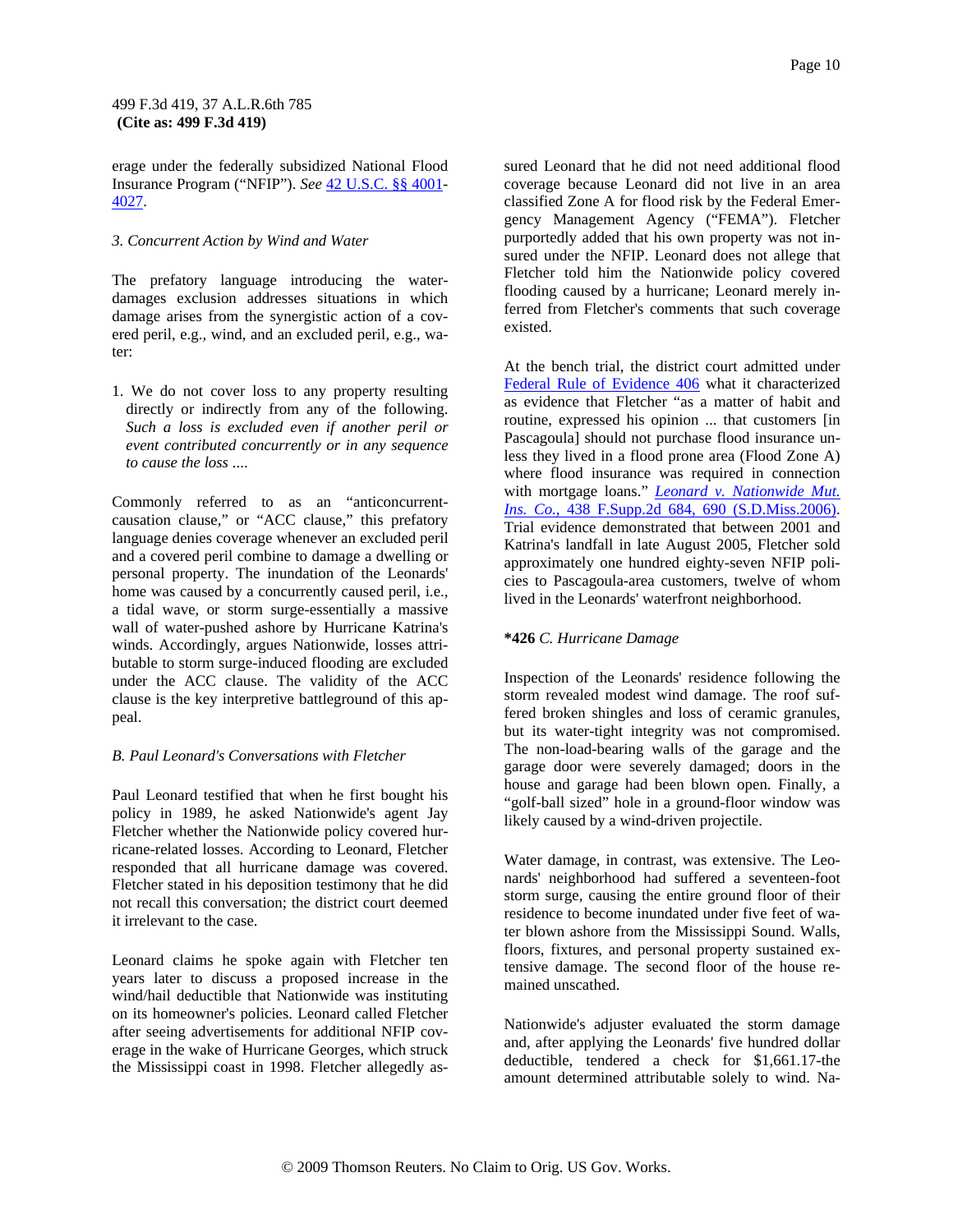tionwide informed the Leonards that damages caused by water and the storm surge's concurrent wind-water action were barred, respectively, by the waterdamages exclusion and the ACC clause.

At trial, the Leonards offered expert testimony that the total damages actually exceeded \$130,000, but this figure did not apportion damages caused by different perils. The Leonards' wind-specific assessment claimed \$47,365.41, including costs for roof replacement and structural repairs to the garage.

#### *D. Procedural History*

Before trial, Nationwide moved for partial summary judgment, arguing that: (1) the ACC clause and water-damages exclusion unambiguously precluded coverage for any damage not solely attributable to wind, and (2) Fletcher's purported oral statements to Paul Leonard could not modify the policy's scope of coverage under Mississippi agency law. Additionally, Nationwide moved *in limine* to exclude evidence of any statements made by Fletcher to Nationwide policyholders other than the Leonards under Federal Evidence Rule 406. The district court carried Nationwide's motions with the case.

Following a bench trial, the district court entered judgment for the Leonards in the amount of \$1,228.16-damage determined to have been caused solely by wind. The court held that the waterdamages exclusion was enforceable and precluded coverage for any damages occasioned by water. *See Leonard,* 438 F.Supp.2d at 693, 696. Significantly, however, the court struck down the ACC clause as ambiguous and unenforceable: "Under applicable Mississippi law, in a situation such as this, where the insured property sustains damage from both wind (a covered loss) and water (an excluded loss), the insured may recover that portion of the loss which he can prove to have been caused by wind." *Id.* at 695 (citation omitted). The district court maintained that wind damage was recoverable "*even if [it] occurred concurrently or in sequence with the excluded water damage.*" *Id.* at 693 (emphasis added).

The court denied Nationwide's partial summary judgment motion regarding Fletcher's oral statements, but nonetheless held that Fletcher did not materially misrepresent the policy terms, nor did he "make any statements which could be reasonably understood to

alter" the policy terms. *Id.* at 691-92.

**\*427** Nationwide appeals. The Leonards crossappealed, but they subsequently withdrew their crossappeal.

#### *II. Discussion*

#### *A. Appellate Jurisdiction*

[1] Shortly before this court was scheduled to hear oral argument, the Leonards moved to dismiss their cross-appeal and contended that, as a result, Nationwide's appeal must be dismissed for mootness and lack of standing. They are incorrect. Nationwide's appeal alone continues to present a live Article III controversy over which we are obliged to exercise appellate jurisdiction. *See* 28 U.S.C. § 1291.

The Leonards' major premise is that the money judgment below represents the entirety of the ruling inflicted on Nationwide by the district court's decision. Because Nationwide does not challenge the amount awarded, Nationwide "suffered no injury or prejudice at trial," and this appeal no longer presents a case or controversy. Their minor premise is that the district court's dual findings that (1) the ACC clause is ambiguous and (2) an agent's negligent misrepresentations can be used to challenge the enforceability of the Nationwide policy are unappealable "dicta" which do not vest Nationwide with a cognizable Article III injury.

[2][3] "Ordinarily, only a party aggrieved by a judgment or order of a district court may exercise the statutory right to appeal therefrom." *Deposit Guar. Nat'l Bank v. Roper,* 445 U.S. 326, 333, 100 S.Ct. 1166, 1171, 63 L.Ed.2d 427 (1980). Although *Roper* 's discussion of an aggrieved party's right to appeal occurred in the class-action context, its core holding in regard to standing obtains here: If redressable on appeal, collateral injury inflicted by a lower court's ruling renders the injured party "aggrieved" for purposes of Article III. Even the *Roper* dissenters recognized the fundamental principle that a party may appeal any aspect of a generally favorable judgment that affects him adversely, so long as the party can satisfy the personal-interest requirement of Article III. *See Roper,* 445 U.S. at 345-46, 100 S.Ct. at 1178 (Powell, J., dissenting) (Article III jurisdiction on appeal requires a "personal stake in the outcome of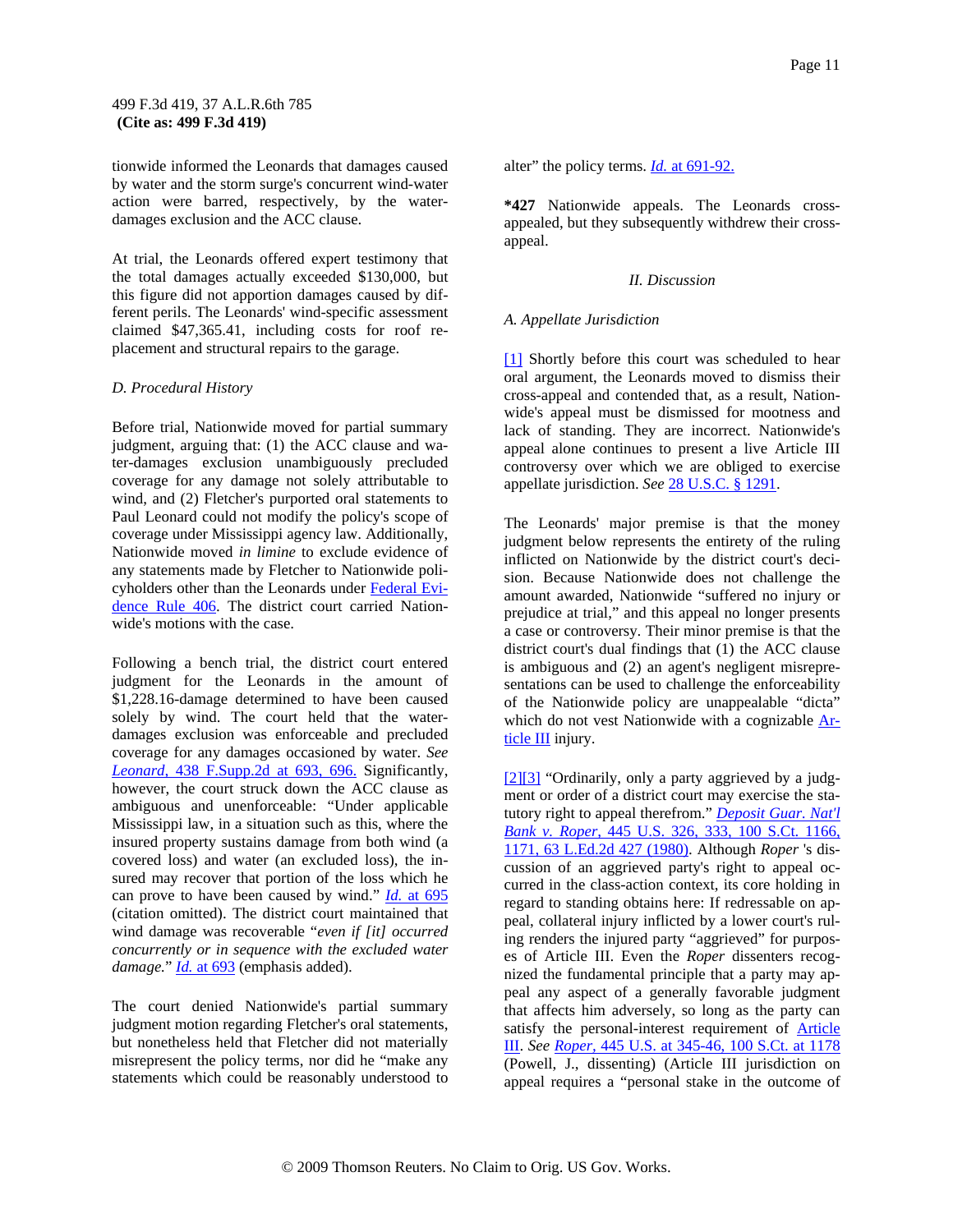an action"). $\frac{FN1}{FN}$ 

FN1. The Court reached the same conclusion outside the class-action context in *Electrical Fittings Corp. v. Thomas & Betts Co.,* 307 U.S. 241, 59 S.Ct. 860, 83 L.Ed. 1263 (1939), when it held that collateral issues litigated below are appealable if they have the potential to affect rights of a party in future litigation. *See id.* at 242, 59 S.Ct. at 860-61 (prevailing party in patent dispute entitled to appeal collateral ruling on the validity of a patent claim). The Supreme Court reversed the Court of Appeals' decision that the threat of collateral estoppel in subsequent suits did not render the appellant a sufficiently "aggrieved party" within the meaning of Article III. *See id.; Roper,* 445 U.S. at 334, 100 S.Ct. at 1172.

Based on *Roper* and *Electrical Fittings,* Nationwide retains its aggrieved party status with respect to the rulings on the ACC clause and the negligent misrepresentation issues. The district court left Nationwide with a ruling that: (1) invalidates a key provision of its homeowner's policy as a matter of Mississippi law; (2) superimposes an entirely different causal matrix for the determination of covered damages than the policy contemplated; and (3) allows the introduction of extrinsic oral statements to "clarify" the meaning of Nationwide's policy terms and potentially to affect the coverage available. It stretches credulity to suggest that these rulings, which were integral to the district court's decisionmaking process, do not adversely affect Nationwide's rights or render it an aggrieved party in this appeal.

**\*428** The district court found the ACC clause ambiguous, leading it to conclude: "Thus, [the ACC] language does not exclude coverage for different damage, the damage caused by wind, a covered peril, even if the wind damage occurred concurrently or in sequence with the excluded water damage. The wind damage is covered; the water damage is not." *See Leonard,* 438 F.Supp.2d at 693. The court applied "established Mississippi law" dating from the Hurricane Camille cases and explicitly held that a Mississippi policyholder could parse out and recover for loss due to covered wind damage that combined with excluded water damage in a concurrently caused peril. Consequently, as a matter of Mississippi law, Nationwide's ACC clause is invalid. That such rulings vitally affect Nationwide's rights in subsequent litigation involving its homeowner's policy would seem to be emphasized by the Leonards' determination to render the rulings unassailable on appeal.

[4] The district court's resolution of factual concurrent causation, as of the negligent misrepresentation issue, did not affect the damages Nationwide must pay *in this case,* but that is immaterial for purposes of the Article III standing inquiry we undertake here. "A party may be aggrieved by a district court decision that adversely affects its legal rights or position vis-àvis other parties in the case or other potential litigants." *Custer v. Sweeney,* 89 F.3d 1156, 1164 (4th  $\overline{\text{Cir}}$ . 1996). <sup>FN2</sup> The ACC clause and negligent misrepresentation issues are currently being litigated by Nationwide in hundreds of cases in the trial courts, causing Nationwide to incur considerable litigation expense and potential enormous liability to other policyholders. The threat of additional claims for bad-faith denial of coverage based on the court's rulings in this case also looms large for Nationwide. In sum, the district court's resolution of both the ACC clause and negligent misrepresentation issues renders Nationwide sufficiently aggrieved by the judgment below that it retains a stake in appealing the district court's damages methodology, as well as the collateral issue of the validity of Nationwide's homeowner's policy in the presence of allegedly contradictory oral representations by its agents.

> FN2. And although not discussed by the Fourth Circuit in *Custer,* "other potential litigants" of course pose a Damoclean threat to the party aggrieved by collateral rulings because of the potential for the offensive use of nonmutual collateral estoppel in future litigation. *See AT&T Corp. v. FCC,* 317 F.3d 227, 237-38 (D.C.Cir.2003) (finding standing on the basis of collateral estoppel and holding that AT&T had an **Article III** stake sufficient to support appeal of a ruling that it was liable for termination of certain access charges but not required to make payments); *WorldCom, Inc. v. FCC,* 246 F.3d 690, 695- 96 (D.C.Cir.2001) (commenting that although petitioner favored the ultimate result reached by FCC, it may have standing to challenge an unfavorable ruling because of the effect on its future legal rights). The in-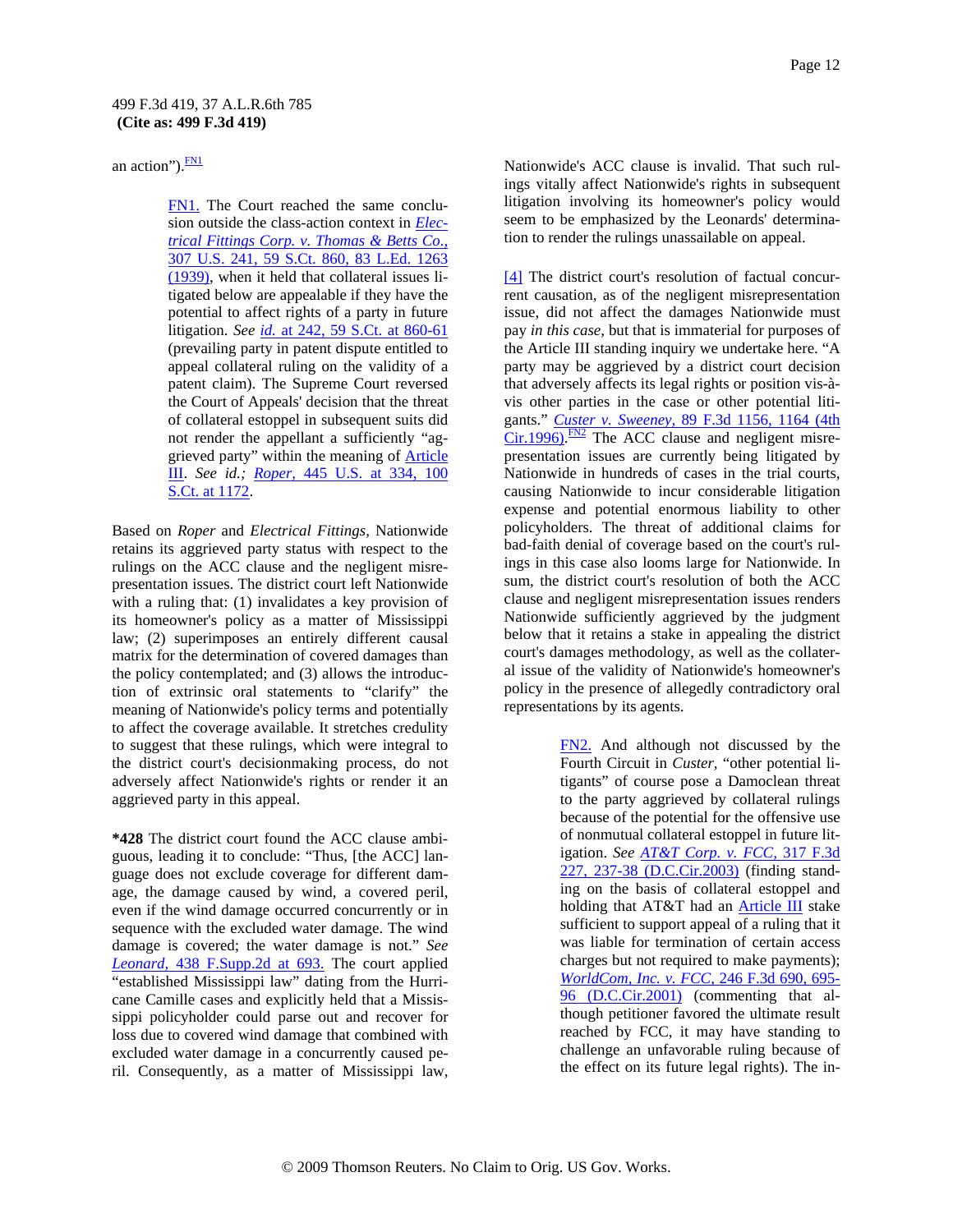stant case is distinguishable from those in which parties appealed issues that had no effect on liability and that would not have preclusive effect in subsequent litigation. *See, e.g., ASARCO, Inc. v. Secretary of Labor,* 206 F.3d 720, 723-24 (6th Cir.2000) (finding that prevailing party was not aggrieved by administrative body's ruling because it posed no threat of preclusive effect in future litigation); *Sea-Land Serv., Inc. v. Dep't of Transp.,* 137 F.3d 640 (D.C.Cir.1998); *Bath Iron Works Corp. v. Coulombe,* 888 F.2d 179 (1st Cir.1989).

### *B. Standard of Review*

[5][6][7] The interpretation of an insurance policy, like any contract, is a legal question reviewed *de novo, Welborn v. State Farm Mut. Auto. Ins. Co.,* 480 F.3d 685, 687 (5th Cir.2007) (per curiam), as is its denial of Nationwide's partial summary judgment motion on the negligent misrepresentation**\*429** claim. *Hamburger v. State Farm Mut. Auto. Ins. Co.,* 361 F.3d 875, 879 (5th Cir.2004). Factual findings are upheld on appeal unless clearly erroneous. *Provident Life & Accident Ins. Co. v. Sharpless,* 364 F.3d 634, 641 (5th Cir.2004). Evidentiary rulings are reviewed for abuse of discretion. *Hodges v. Mack Trucks Inc.,* 474 F.3d 188, 194 (5th Cir.2006).

### *C. General Principles of Mississippi Insurance Law*

[8][9][10][11] "The initial question of whether the contract is ambiguous is a matter of law." *Benchmark Health Care Ctr., Inc. v. Cain,* 912 So.2d 175, 182 (Miss.2005) (citation omitted). Mississippi courts give effect to the plain meaning of an insurance policy's clear and unambiguous language. *Robley v. Blue Cross/Blue Shield of Miss.,* 935 So.2d 990, 996 (Miss.2006). "No rule of construction requires or permits [Mississippi courts] to make a contract differing from that made by the parties themselves, or to enlarge an insurance company's obligations where the provisions of its policy are clear." *State Auto. Mut. Ins. Co. of Columbus v. Glover,* 253 Miss. 477, 176 So.2d 256, 258 (1965). Nor will a court resort to extrinsic evidence or rules of contract construction if policy provisions are unambiguous. *Jackson v. Daley,* 739 So.2d 1031, 1041 (Miss.1999).

 $[12][13][14][15]$  If a court determines that ambiguity

inheres in the policy language, the familiar maxim *omnia praesumuntur contra proferentem* requires the court to construe ambiguous terms in favor of the policyholder. *J&W Foods Corp. v. State Farm Mut. Auto. Ins. Co.,* 723 So.2d 550, 552 (Miss.1998). Ambiguity arises when a term or provision is susceptible to more than one reasonable meaning, but can also result from "internal conflict" between policy provisions that renders uncertain the meaning of the policy as a whole. *See Miss. Farm Bureau Mut. Ins. Co. v. Walters,* 908 So.2d 765, 769 (Miss.2005). The court must then select the interpretation "which gives the greater indemnity to the insured." *State Farm Mut. Auto. Ins. Co. v. Scitzs,* 394 So.2d 1371, 1372 (Miss.1981). Nonetheless, "[t]he mere fact that the parties disagree about the meaning of a provision of a contract does not make the contract ambiguous as a matter of law." *Delta Pride Catfish, Inc. v. Home Ins. Co.,* 697 So.2d 400, 404 (Miss.1997) (citing *Cherry v. Anthony, Gibbs, Sage,* 501 So.2d 416, 419  $(Miss.1987)$ .  $\frac{FN3}{FN}$ 

> FN3. Nor does disagreement among courts necessarily indicate ambiguity. *See Wooten v. Miss. Farm Bureau Ins. Co.,* 924 So.2d 519, 520-21 (Miss.2006) (rejecting contention that differing judicial interpretation of the phrase "incurred within one year from the date of the accident" rendered the policy language ambiguous).

 $[16][17][18]$  The burden of proving that coverage exists for a peril under an insurance policy rests with the policyholder. *Lunday v. Lititz Mut. Ins. Co.,* 276 So.2d 696, 698 (Miss.1973). The insurer bears the burden of proving that a particular peril falls within a policy exclusion; the insurer must plead and prove the applicability of an exclusion as an affirmative defense. *Commercial Union Ins. Co. v. Byrne,* 248 So.2d 777, 782 (Miss.1971). Mississippi courts strictly construe policy exclusions against the insurer. *Scitzs,* 394 So.2d at 1372-73.

### *D. The Anti-Concurrent Causation Clause*

[19] Although the district court granted the Leonards only a meager monetary recovery for losses proven to have been caused by wind, it also summarily invalidated the ACC clause, stating that "[t]he provisions of the Nationwide policy that **\*430** purport to exclude coverage entirely for damages caused by a combina-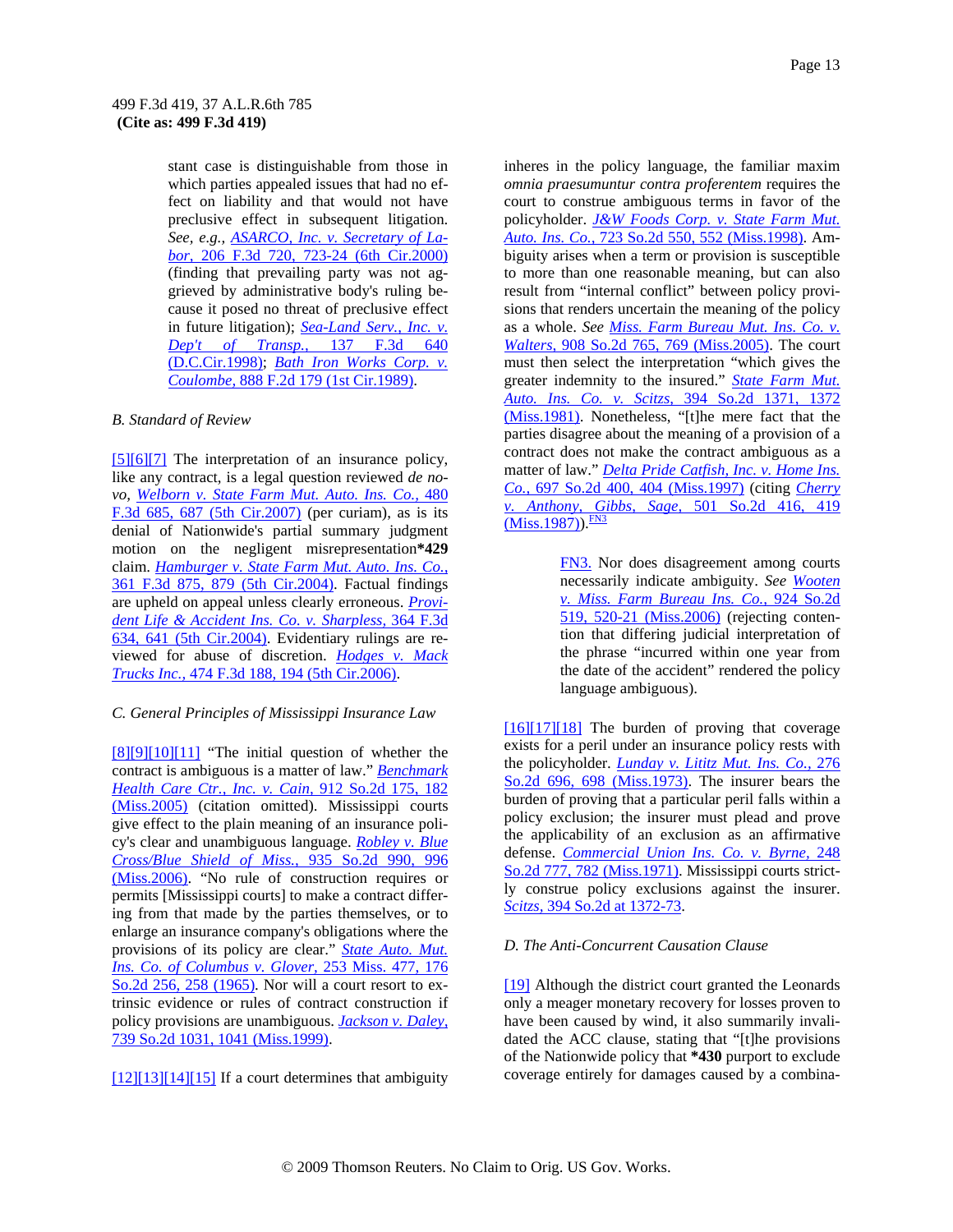tion of the effects of water (an excluded loss) and damage caused by the effects of wind (a covered loss) are ambiguous." *Leonard,* 438 F.Supp.2d at 693.FN4 Contrary to the district court's ruling, Nationwide's ACC clause is not ambiguous, nor does Mississippi law preempt the causation regime the clause applies to hurricane claims.

> FN4. The second provision to which the court alludes-the weather-conditions clauseis discussed in Section III.E.

Eschewing a text-based analysis, the district court opines that the clause

does not affect the coverage for other losses (covered losses), i.e., damage caused by wind, that occur at or near the same time. Thus, [the ACC clause] does not exclude coverage for different damage, the damage caused by wind, a covered peril, *even if the wind damage occurred concurrently or in sequence with the excluded water damage.* The wind damage is covered; the water damage is not.

*Id.* at 693 (emphasis added). This conclusion is unjustifiable when read against the clause's plain language:

- 1. We do not cover loss to any property resulting directly or indirectly from any of the following. *Such a loss is excluded even if another peril or event contributed concurrently or in any sequence to cause the loss.*
- (...)
- 2. Water or damage caused by water-borne material ....
- (1) flood, surface water, waves, tidal waves, overflow of a body of water, spray from these, *whether or not driven by wind.*

The clause unambiguously excludes coverage for water damage "even if another peril"-e.g., wind- "contributed concurrently or in any sequence to cause the loss." The plain language of the policy leaves the district court no interpretive leeway to conclude that recovery can be obtained for wind damage that "occurred concurrently or in sequence with the excluded water damage." *Leonard,* 438 F.Supp.2d at 693.

Moreover, in the past we have not deemed similar policy language ambiguous. *See, e.g., Arjen Motor Hotel Corp. v. Gen. Accident Fire & Life Assurance Corp.,* 379 F.2d 265, 268 (5th Cir.1967) (affirming denial of recovery when evidence "conclusively establish [ed] that wave action, an excluded peril, at the very least contributed to the collapse of the restaurant building"). Nationwide's assertion that the district court "simply read the clause out of the contract," is not at all wide of the mark. The clause is not ambiguous.

The fatal flaw in the district court's rationale is its failure to recognize the three discrete categories of damage at issue in this litigation: (1) damage caused exclusively by wind; (2) damage caused exclusively by water; and (3) damage caused by wind "concurrently or in any sequence" with water. The classic example of such a concurrent wind-water peril is the storm-surge flooding that follows on the heels of a hurricane's landfall. The only species of damage covered under the policy is damage caused *exclusively* by wind. But if wind and water synergistically caused the *same* damage, such damage is excluded. Thus, the Leonards' money judgment was based on their roof damages solely caused by wind. Contrary to the court's damage matrix, however, had they also proved that a portion of their property damage was caused by the concurrent or sequential action of water-or any number of other **\*431** enumerated water-borne perilsthe policy clearly disallows recovery.

The district court seemed to fear that enforcement of the policy's concurrent causation exclusion would render *any* recovery for hurricane damage illusory. Observing that the policy denies coverage whenever a "windstorm[ ] combined with an excluded cause of loss, e.g., flooding," the court hypothesized that "an insured whose dwelling lost its roof in high winds and at the same time suffered an incursion of even an inch of water could recover nothing ...." *Leonard,* 438 F.Supp.2d at 694 (discussing the weatherconditions exclusion). That fear is unfounded, with regard to the policy's wind-coverage clause, which clearly preempts the court's scenario:

- We cover accidental direct physical loss to property ... caused by the following perils ...
- (...)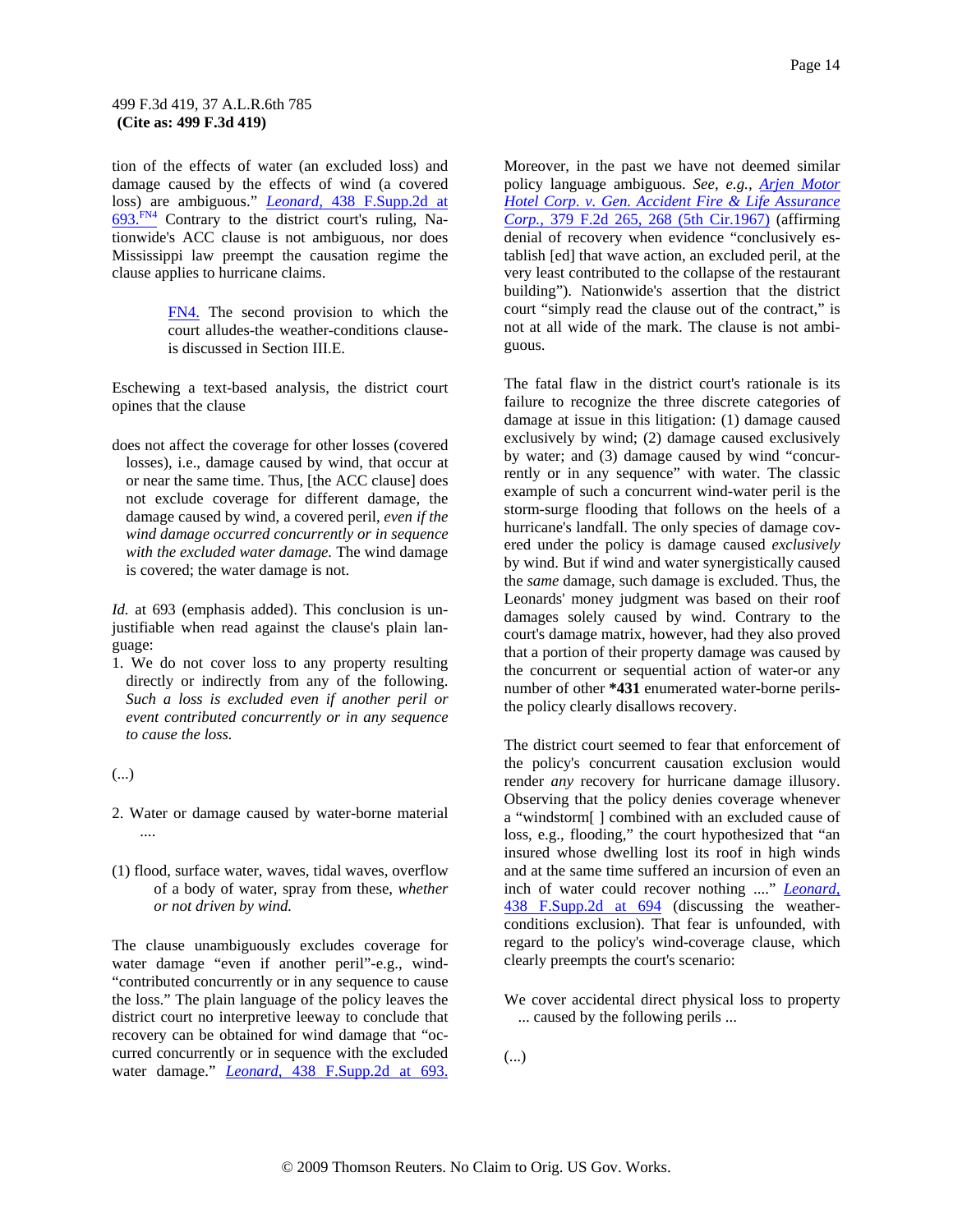2. windstorm or hail.

#### *Direct loss caused by rain ... driven through roof or wall openings made by direct action of wind ....*

If, for example, a policyholder's roof is blown off in a storm, and rain enters through the opening, the damage is covered. Only if storm-surge flooding-an excluded peril-then inundates the *same* area that the rain damaged is the ensuing loss excluded because the loss was caused concurrently or in sequence by the action of a covered and an excluded peril. The district court's unsupported conclusions that the ACC clause is ambiguous and that the policyholder can parse out the portion of the concurrently caused damage that is attributable to wind contradict the policy language.

Like the district court, the Leonards provide no support for their argument that the ACC clause is ambiguous. Instead, they adopt the district court's reliance on venerable Mississippi authorities regarding proximate causation of damage caused by hurricanes. *See Leonard,* 438 F.Supp.2d at 695 (citing cases reflecting "well-established Mississippi law"). Because the ACC clause is unambiguous, the Leonards can prevail only if they can demonstrate that the clause is prohibited by Mississippi caselaw, statutory law, or public policy. None of these sources of state law restricts Nationwide's use of the ACC clause to preclude recovery for concurrently caused hurricane losses.

#### *1. Caselaw*

[20] Contrary to the Leonards' contention, Mississippi courts have not conclusively resolved whether an insurance policy may preclude recovery for damages caused by the concurrent action of the wind and water of a hurricane. Accordingly, this court, applying state substantive law, must make an educated "*Erie* guess" as to how the Mississippi Supreme Court would resolve the issue. *See Jackson v. Johns-Manville Sales Corp.,* 781 F.2d 394, 397 (5th Cir.1986) (citing *Erie R.R. v. Tompkins,* 304 U.S. 64, 58 S.Ct. 817, 82 L.Ed. 1188 (1938)).

#### *a. Mississippi's Default Rule: Efficient Proximate Causation*

[21][22] The default causation rule in Mississippi regarding damages caused concurrently by a covered and an excluded peril under an insurance policy is that the insured may recover if the covered peril was the "dominant and efficient cause" of the loss. *Evana Plantation, Inc. v. Yorkshire Ins. Co.,* 214 Miss. 321, 58 So.2d 797, 798 (1952). This rule is typically referred to as the doctrine of efficient proximate **\*432** cause. $\frac{FN5}{FN}$  To recover under the doctrine in the context of a homeowner's policy that covers wind damage but excludes damage by water, "it is sufficient to show that wind [i.e., the covered peril] was the proximate or efficient cause of the loss ... notwithstanding other factors [i.e., excluded perils like water] contributed ...." *Lititz Mut. Ins. Co. v. Boatner,* 254 So.2d 765, 767 (Miss.1971) (quoting *Kemp v. Am. Universal Ins. Co.,* 391 F.2d 533, 535 (5th Cir.1968)).

> FN5. *See In re Katrina Canal Breaches Litig.,* 495 F.3d 191, 2007 WL 2200004, at  $*26$  (5th Cir. Aug.2, 2007) ("The efficientproximate-cause doctrine applies only where two or more distinct actions, events, or forces combined to create the loss.") (citation omitted); JEFFREY JACKSON, MIS-SISSIPPI INSURANCE LAW AND PRACTICE § 15:14 (2007) [hereinafter MISS. INS. LAW & PRAC. ]; 7 STEVEN PLITT ET AL., COUCH ON INSURANCE § 101:45 (3d ed.2006) (defining the efficient proximate cause of loss as "the fundamental, efficient moving cause, i.e., the cause that is responsible for setting any and all other causes in motion") [hereinafter COUCH ON INS. ]; *id.* § 101:55 ("The efficient proximate cause rule permits recovery under the insurance policy for a loss caused by a combination of a covered risk and an excluded risk only if the covered risk. .... is one that sets the other causes in motion that, in an unbroken sequence, produced the result for which recovery is sought."). Efficient proximate causation is distinct from two other etiological doctrines occasionally employed in the insurance context: independent and concurrent causation. *See, e.g., id.* § 101:49 ("When a loss is due to two or more independent concurrent causes, one covered under the policy and the other expressly excluded, an insurer is only liable for that part of the loss that is a covered loss under the terms of the policy."); *id.* § 101:55 (The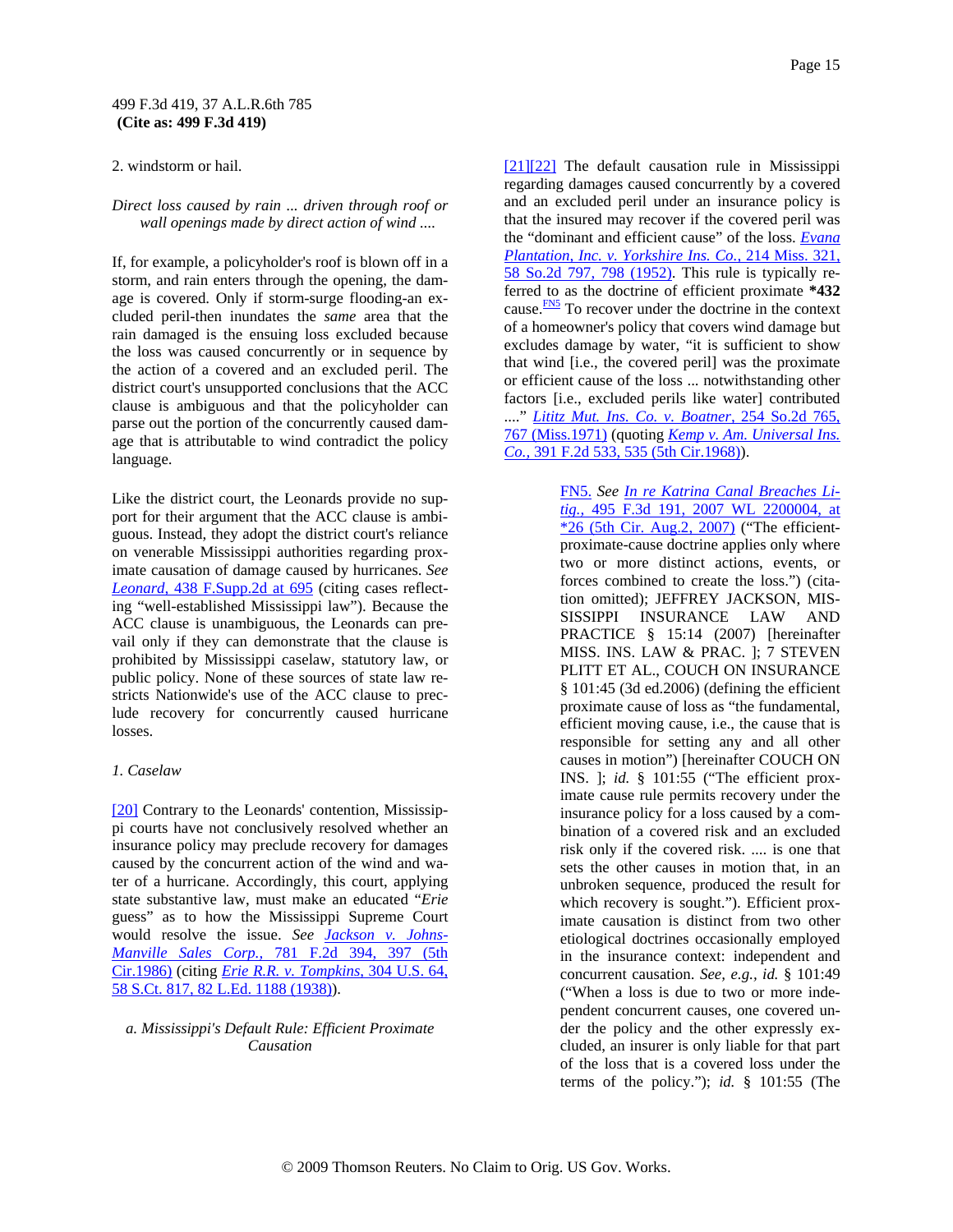"[c]oncurrent cause rule takes the approach that coverage should be permitted whenever two or more causes do appreciably contribute to the loss and at least one of the causes is a risk which is covered under the terms of the policy.").

The Mississippi Supreme Court frequently employed this default rule in the welter of insurance coverage cases that surfaced in the aftermath of Hurricane Camille. It is also the rule the district court and the Leonards contend must apply here. *See Leonard,* 438 F.Supp.2d at 694 (collecting cases). However, although the Mississippi Supreme Court often premised recovery for policyholders on the application of the efficient proximate cause rule, in actuality, in many of the Camille cases the court did little more than uphold jury findings that the damages suffered by policyholders were caused *exclusively by wind,* not by concurrent wind-water action.<sup>FN6</sup> Such cases thus do not support the Leonards' argument that the Mississippi default rule in hurricane cases is always to **\*433** allow recovery for covered damages even if they are concurrent with excluded damages and irrespective of contrary policy language. In fact, the Mississippi Supreme Court intimated in one case that even if a covered peril is the efficient proximate cause of damage, a concurrently contributing cause that is excluded under a homeowner's policy may preclude recovery. *See Grain Dealers Mut. Ins. Co. v. Belk,* 269 So.2d 637, 640 (Miss.1972).

> FN6. *See, e.g., Liberty Universal Ins. Co. v. Hall,* 289 So.2d 683, 684 (Miss.1972) ("This is simply another one of the many cases which reached this Court involving the question of whether the damage was caused by wind or water. The evidence on behalf of the appellees tended to show that the damage was caused by the wind before the water even reached the appellees' property .... There was no tidal wave."); *Lititz Mut. Ins. Co. v. Buckley,* 261 So.2d 492, 495 (Miss.1972) ("[D]amages to the house and personal property were caused by wind and rain before the rising water."); *Grace v. Lititz Mut. Ins. Co.,* 257 So.2d 217, 224 (Miss.1972) ("[T]he jury had ample testimony to sustain the appellants' contention that their office building was destroyed by wind before the tidal waters reached the

property."); *Lititz Mut. Ins. Co. v. Boatner,* 254 So.2d 765, 766 (Miss.1971) ("[T]he great weight of the evidence shows that the house and its contents had already been destroyed and distributed over a large area long before the tidal wave came ashore ...."); *Commercial Union Ins. Co. v. Byrne,* 248 So.2d 777, 781 (Miss.1971) (damages from rising water, an excluded cause, not covered). *See also Firemen's Ins. Co. of Newark, New Jersey v. Schulte,* 200 So.2d 440, 442-43 (Miss.1967) (refusing to set aside jury verdict that the dominant cause of damage was wind from Hurricane Betsy, not her tidal waters).

Whatever the effect of the efficient proximate cause doctrine in the Hurricane Camille cases, those decisions do not control the current case because none of the policies they involve contain ACC clauses similar to the one at issue here, $\frac{FN7}{N}$  nor do those cases purport to enshrine efficient proximate causation as an immutable rule of Mississippi insurance policy interpretation. The Fifth Circuit long ago explicitly recognized that efficient proximate causation does not necessarily control Mississippi contracts for hurricane damage. *See Kemp,* 391 F.2d at 534-35 ("[I]n order to recover on a windstorm insurance policy, *not otherwise limited or defined,* it is sufficient to show that wind was the proximate or efficient cause of loss or damage ...." (emphasis added)). As discussed below, we reach the same conclusion here as well.

> FN7. Insurers developed ACC clauses specifically in response to court decisions that applied the efficient proximate cause doctrine to resolve thorny issues of policy coverage for concurrently caused perils. *See* 7 COUCH ON INS. § 101:57 ("Insurers often change the terms of their policies in periodic attempts to negate the effect of the case law regarding multiple causation set forth by various jurisdictions which may have resulted from the prior terms employed by insurers in their policies."); *Preferred Mut. Ins. Co. v. Meggison,* 53 F.Supp.2d 139, 142 (D.Mass.1999) (ACC provisions have appeared in recent years in response to concurrent-causation doctrine, under which courts have found insurers "obligated to pay for damages resulting from a combination of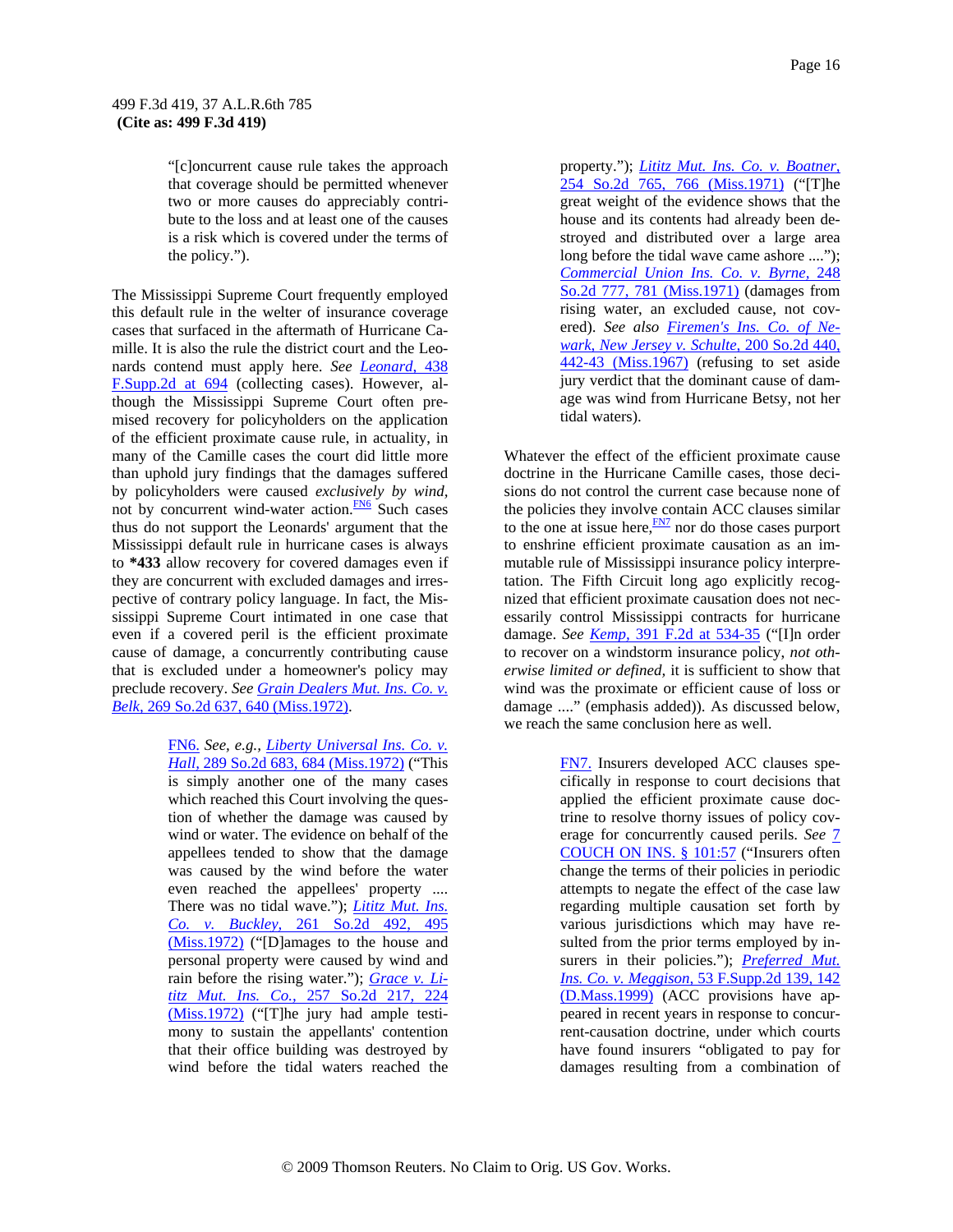covered and excluded perils if the efficient proximate cause is a covered peril." (citation omitted)); *Garvey v. State Farm Fire & Cas. Co.,* 48 Cal.3d 395, 257 Cal.Rptr. 292, 770 P.2d 704, 710 n. 6 (1989) (Homeowners' policy language changed because court decisions found coverage for losses not intended to be covered, threatening insurer insolvency in the event of a major catastrophe.).

### *b. The Earth-Movement Cases: Eaker, Rhoden & Boteler*

[23] Recent decisions involving the effect of ACC clauses and earth-movement exclusions under Mississippi law all upheld ACC clauses that abrogated the default efficient proximate causation rule and excluded damage occasioned by the synergistic action of a covered and an excluded peril. $\frac{FN8}{FN8}$  The cases reflect the general Mississippi contract principle that "where a clause in a contract does not violate any statute, or public policy, and is unambiguous and certain in its provisions, it is enforced as written." *Am. Bankers' Ins. Co. v. White,* 171 Miss. 677, 158 So. 346, 349 (1935); *see also Blue Cross & Blue Shield of Miss., Inc. v. Larson,* 485 So.2d 1071, 1073 (Miss.1986) (explaining parties' "privileged right ... to contract, assuming such is not against public policy, by expressing their intentions through the language of their choice"); 7 COUCH ON INS. § 101:39; MISS. INS. LAW & PRAC. § 1:11.

> FN8. *See, e.g., Eaker v. State Farm Fire & Cas. Ins. Co.,* 216 F.Supp.2d 606 (S.D.Miss.2001); *Rhoden v. State Farm Fire & Cas. Co.,* 32 F.Supp.2d 907 (S.D.Miss.1998); *Boteler v. State Farm Cas. Ins. Co.,* 876 So.2d 1067 (Miss.Ct.App.2004).

*Rhoden* and *Boteler* are particularly instructive on this score. In *Rhoden,* State Farm excluded losses from earth movement (the excluded peril) under an ACC provision that barred coverage "whether other causes acted concurrently or in any sequence with the excluded event to produce the loss." 32 F.Supp.2d at 911. The **\*434** federal district court held that the earth-movement exclusion, when read with the ACC provision, was unambiguously designed to preclude recovery for any loss involving earth movement, irrespective of the causal matrix that occasioned the loss. *Id.* at 912-13. The court upheld the ACC clause, noting that Mississippi courts have not adopted the efficient proximate causation doctrine. *Id.* at 912; *Boteler,* 876 So.2d at 1070. *Boteler* and *Eaker* echo *Rhoden*'s holding that ACC clauses are enforceable, absolute bars to recovery "[w]hen a loss is caused by a combination of a covered and specifically excluded risks." *See Eaker,* 216 F.Supp.2d at 623 (quoting *Rhoden,* 32 F.Supp.2d at 911); *see also Boteler,* 876 So.2d at 1069-70.<sup>FN9</sup> The leading Mississippi insurance law treatise states that the earth-movement cases are indicative of "the clear trend in Mississippi state and federal courts ... to treat the issue of causation in this context as one controlled by the insurance policy, and not by public policy or common law." MISS. INS. LAW & PRAC. § 15:15.

> FN9. In *Guice v. State Farm Fire & Casualty Co.,* 2006 WL 2359474 (S.D.Miss. Aug.14, 2006), a Katrina coverage case involving a concurrent-causation provision that was before the district court on a Rule 12(b)(6) motion, the court distinguished *Eaker, Rhoden*, and *Boteler* on the basis that "the records in [the earth-movement] cases showed that the losses would not have occurred in the absence of the excluded event." *Id.* at \*4. It is undisputed that the lion's share of the losses to the Leonards' property would not have occurred but for the storm-surge damage, a fact that reinforces the application of the earth-movement cases as persuasive authority here.

#### *c. Other Jurisdictions*

Two federal appellate courts and many state and district courts have endorsed using ACC clauses to circumvent default causation rules like efficient proximate cause. For instance, in *TNT Speed & Sport Center, Inc. v. American States Insurance Co.,* 114 F.3d 731 (8th Cir.1997), a vandal removed sandbags from a levee protecting a go-cart track from the waters of the Mississippi River. As a result, the levee collapsed and river water damaged TNT's buildings. The insurance policy covered losses caused by vandalism, but excluded flood losses, and contained an ACC clause that excluded coverage for damage arising concurrently from a covered and an excluded peril. After a review of Missouri cases, the Eighth Circuit held that state law did not bar application of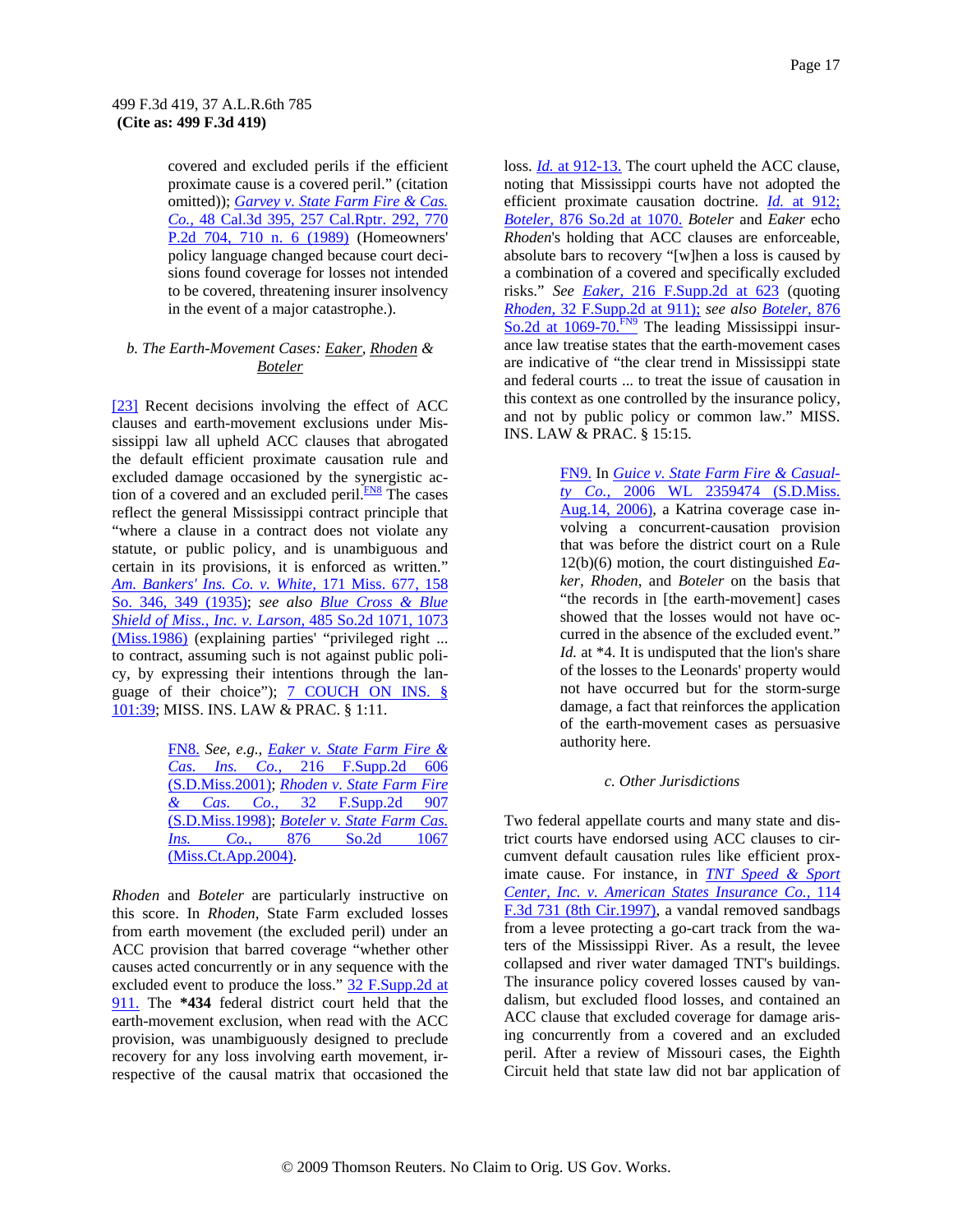the ACC clause, and that the "plain meaning of the [ACC clause's] exclusionary language was to directly address, and contract out of, the efficient proximate cause doctrine." 114 F.3d at 733; *see id.* (collecting state supreme court decisions upholding ACC clauses). *See also Front Row Theatre, Inc. v. Am. Mfrs. Mut. Ins. Companies,* 18 F.3d 1343, 1347 (6th Cir.1994) (upholding an ACC clause barring coverage for concurrently caused water losses (citing *Schroeder v. State Farm Fire & Cas. Co.,* 770 F.Supp. 558, 561 (D.Nev.1991))). A majority of states that have considered the matter enforce ACC exclusion clauses. *See* 4 DAVID L. LEITNER ET AL., LAW AND PRACTICE OF INSURANCE COVERAGE LITIGATION § 52:37 (2007); 7 COUCH ON INS. § 101:45; Joseph A. Ziemianski et al., *Emerging Property and CGL Insurance Claims Trends,* 742 Practising Law Institute Litigation and Administrative Practice Course Handbook Series 251, 281 & n.111 (2006). Only Washington and West Virginia do not allow abrogation of the default rule via an ACC clause. FN10 California and **\*435** North Dakota require efficient proximate causation by statute. **FN11** 

> FN10. *See Murray v. State Farm Fire & Cas. Co.,* 203 W.Va. 477, 509 S.E.2d 1, 12 (1998) ("We hold that, when examining whether coverage exists for a loss under a first-party insurance policy when the loss is caused by a combination of covered and specifically excluded risks, the loss is covered if the covered risk was the efficient proximate cause of the loss."); *Safeco Ins. Co. of Am. v. Hirschmann,* 112 Wash.2d 621, 773 P.2d 413, 416-17 (1989) ("When an insured risk sets into operation a chain of causation in which the last step may be an excluded risk, the exclusion will not defeat recovery.").

> FN11. *See Julian v. Hartford Underwriters Ins. Co.,* 35 Cal.4th 747, 27 Cal.Rptr.3d 648, 110 P.3d 903, 904 (2005) ("We have construed [CAL. INS.CODE] section 530 as incorporating into California law the efficient proximate cause doctrine, an interpretive rule for first party insurance."); *Western Nat'l Mut. Ins. Co. v. Univ. of N.D.,* 643 N.W.2d 4, 13 (N.D.2002) (efficient proximate cause doctrine codified at N.D.

#### CENT.CODE §§ 26.1-32-01, 26.1-32-03).

#### *2. Public Policy*

[24] A general background principle of Mississippi contract law holds that parties may decline to adopt common-law causation rules so long as the contract's provisions do not offend public policy. *See Miss. Farm Bureau Cas. Ins. Co. v. Britt,* 826 So.2d 1261, 1266 (Miss.2002) ("We must give effect here to [a] valid, clear and unambiguous contract term where there is no statutory or public policy prohibition nullifying it."); *see also* 7 COUCH ON INS. § 101:39. As Mississippi has not adopted the efficient proximate cause doctrine as a matter of public policy, there is no bar to Nationwide's use of the ACC clause here. Most jurisdictions concur that ACC clauses comport with state public policy. The Alabama Supreme Court's recent decision in *State Farm Fire & Casualty Co. v. Slade,* 747 So.2d 293 (Ala.1999), is representative of this trend.

*Slade* involved an improbable set of events in which a lightning bolt caused the collapse of a retaining wall near the policyholders' swimming pool. Months later, cracks were observed in the interior and exterior walls of the adjacent dwelling. State Farm refused to cover the structural damage, asserting that lightning (a covered peril), caused subsequent earth movement (an excluded peril), resulting in the observed damage. The homeowner's policy contained an ACC clause substantively indistinguishable from the one contested here. *Slade* held that the occasional citation of the efficient proximate cause rule in Alabama caselaw did not require the court to invalidate the disputed ACC clause because the rule is not a "principle of public policy." **747 So.2d at 314.** Instead, the court adhered to Alabama's "long-standing rule against rewriting unambiguous insurance policies so long as they do not ... contravene public policy." *Id.* (citation and internal quotation marks omitted). As *Eaker, Rhoden*, and *Boteler* suggest, we believe that the Mississippi Supreme Court, if squarely confronted with the issue, would follow *Slade.*

#### *3. Statutory Law*

Nor does any Mississippi statute mandate that insurance policies reflect the efficient proximate causation doctrine. Mississippi insurance law, in fact, lends some support to Nationwide. Under state law, all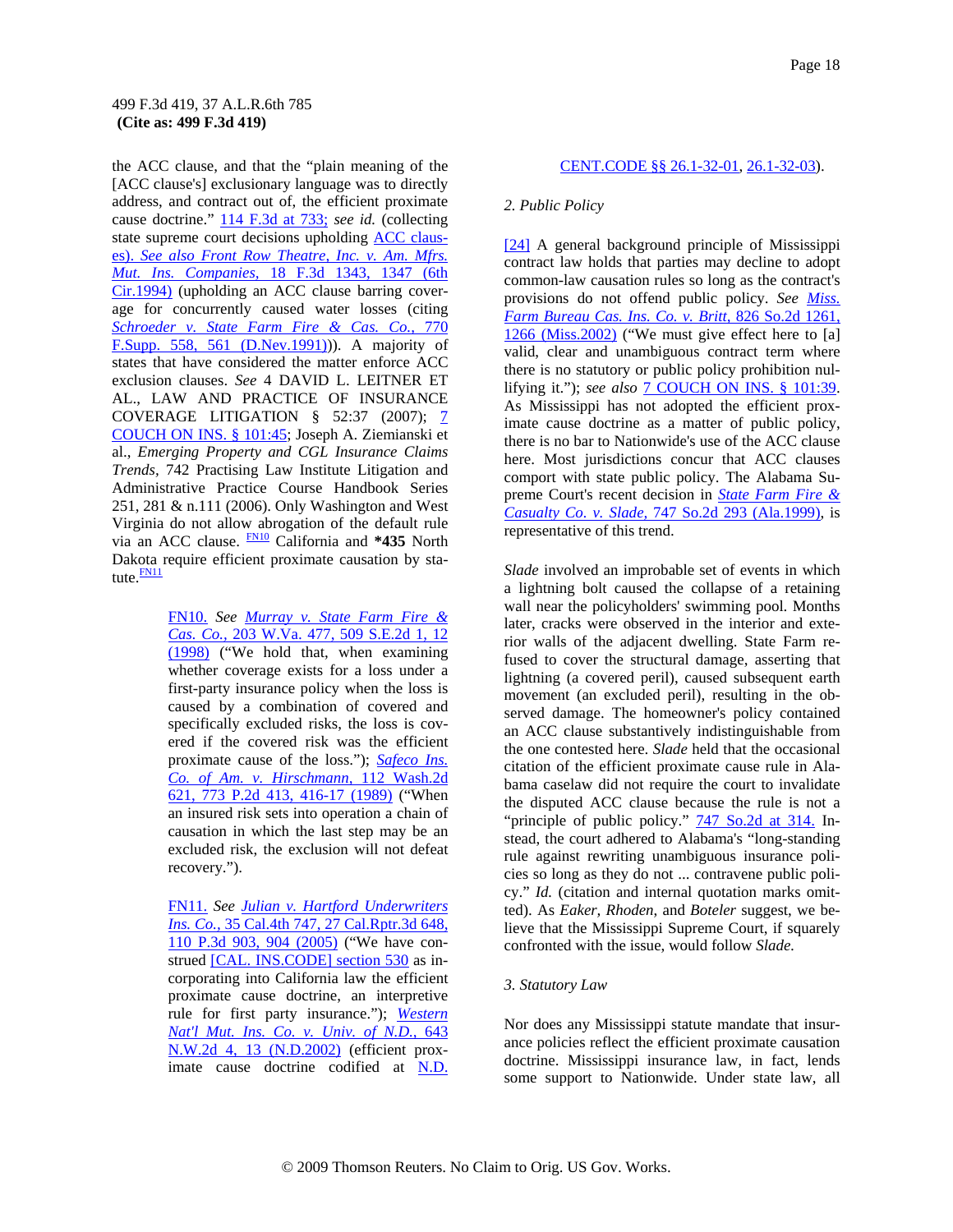insurance providers are required to file "all rates, supplementary rate information, policy forms and endorsements" with the Mississippi Department of Insurance. *See* MISS.CODE ANN. § 83-2-7(1). The state Insurance Commissioner must reject any rate or policy form that contains "inconsistent, ambiguous, or misleading clauses or exceptions." *Id.* § 83-2- 11(1)(b). Nationwide's ACC clause was approved by the Department.

The Mississippi Supreme Court has recently noted the public-policy import of this approval process. *See*  **\*436***United States Fid. & Guar. Co. v. Knight,* 882 So.2d 85, 92 (Miss.2004) ("[I]nsurance companies must be able to rely on their statements of coverage, exclusions, disclaimers, definitions, and other provisions, in order to receive the benefit of their bargain and to ensure that rates have been properly calculated."); *see also* 7 COUCH ON INS. § 101:54 ("Causes that fall within the policy coverage may be considered to be those that the insurer has assessed in setting its premium or that the insured would have derived from the language of the contract."). Moreover, the judicial elevation of the efficient proximate cause doctrine to a rule of contract construction after contrary policies had been approved by the state insurance commissioner would essentially usurp the legislature's authority to delegate authority to an agency. *See Slade,* 747 So.2d at 314. By analogy, it seems most likely that the Mississippi Supreme Court would regard insurance policy regulation as a matter "better suited for the Legislature to address" rather than the state judiciary. *Wooten v. Miss. Farm Bureau Ins. Co.,* 924 So.2d 519, 523 (Miss.2006).

The Leonards object to Nationwide's citation of the filed-rate doctrine, contending that it "has never been held to be an absolute bar to litigation" and would constitute "an encroachment by regulatory agencies into the court system and would deprive plaintiffs of their right to a trial by jury." This argument assumes that the insurance policy is ambiguous, since Mississippi courts will refrain from tinkering with policy language if the meaning of a policy is clear on its face. *See State Auto. Mut. Ins. Co. of Columbus v. Glover,* 253 Miss. 477, 176 So.2d 256, 258 (1965). Since the ACC clause is unambiguous and consistent with state public policy, the Leonards' argument misses the mark.

For all these reasons, we conclude that use of an

ACC clause to supplant the default causation regime is not forbidden by Mississippi caselaw (including the Camille cases which antedate such clauses), statutory law, or public policy. Because the ACC clause is unambiguous and not otherwise voidable under state law, it must stand.

#### *E. Water-Damages Exclusion*

[25][26] The Leonards' only textual argument that their policy is ambiguous focuses on the waterdamage exclusion, not the ACC clause. They assert that the water damage their house sustained was caused not by flooding-an explicitly excluded perilbut by "storm surge," which they characterize as a "separate, discrete peril unique to hurricanes" and as a term commonly understood "among residents of Pascagoula" as distinct from a flood. $\frac{FNI2}{N}$  Thus, the argument goes, because "[t]he **\*437** literal wording of the 'water damage' exclusion does not contemplate the exclusion of [damage from] 'storm surge,' " recovery is available. *See* 11 COUCH ON INS. § 153:48 ("Because exclusions are read narrowly, a policy excluding damage from some natural waterrelated perils may cover damage from other natural water phenomena."). This argument is unpersuasive.

> FN12. The Leonards argue based on extrinsic evidence that "storm surge" has a special meaning apart from "flood" in hurricaneprone areas like Pascagoula. We need not opine on the merits of this claim because a policyholder cannot cite extrinsic evidence except to explain an ambiguity within the four corners of the policy. *See Am. States Ins. Co. v. Natchez Steam Laundry,* 131 F.3d 551, 555 (5th Cir.1998); *Heartsouth, PLLC v. Boyd,* 865 So.2d 1095, 1105 (Miss.2003). Even so, the authority cited in support of the Leonards' proposition, *Red Panther Chem. Co. v. Ins. Co. of Penn.,* 43 F.3d 514 (10th Cir.1994), is less than convincing on this score. *Red Panther* applied Mississippi law to a set of Palsgrafian facts and a pollution exclusion clause. After a general invocation that insurance policies should be "construed in light of the circumstances in which they were issued and according to common usages," *id.* at 517, the Tenth Circuit held the exclusion ambiguous. The court specified, however, that its holding involved "unique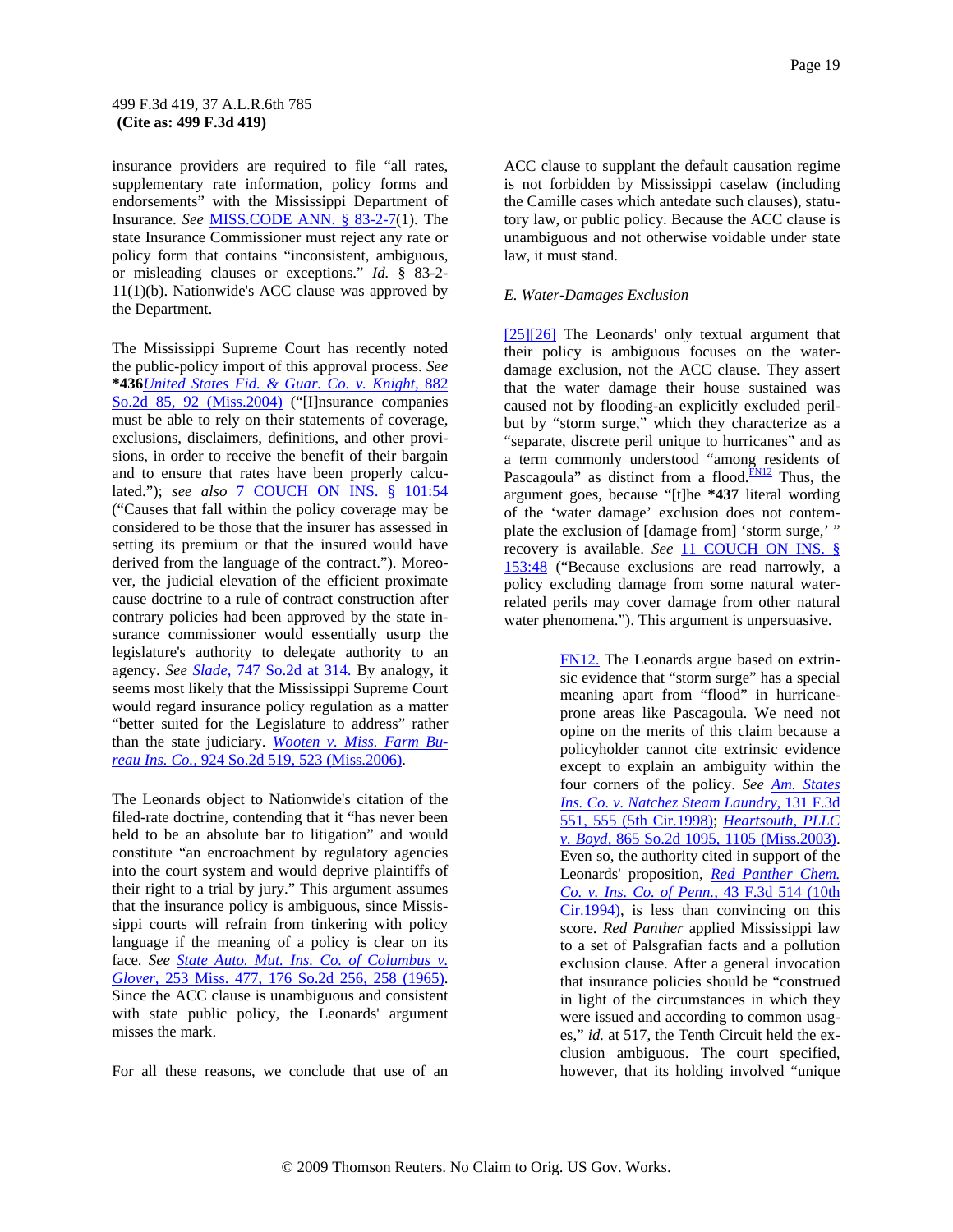factual circumstances" and a policy provision "not yet ... the subject of extensive litigation." *Id.* at 519. In contrast, the instant water-damages clause is practically indistinguishable from provisions used in insurance policies for two centuries, and hurricane damage is anything but novel.

Courts have interpreted water-damage exclusions like the one found in the Leonards' policy to encompass the peril of wind-driven inundation by water, or storm surge, for ages. $\frac{FN13}{FN13}$  Mississippi courts have upheld such exclusions before and after Hurricane Katrina. *See Leonard,* 438 F.Supp.2d at 693 (collecting cases); *Bilbe v. Belsom,* 2007 WL 2042437, at \*4 (E.D.La. July 12, 2007) (holding on the basis of a nearly-identical exclusion that "Plaintiff's argument that 'hurricane waters' or 'storm surge' do not fit within the terms set forth in the water damage exclusion is without merit. The damage to Plaintiff's home was caused by the inundation of her home by what was clearly tidal water from Lake Pontchartrain ....").<sup>FN14</sup> Further, this court's most recent consideration of the term "flood" also supports Nationwide's contention that the term is unambiguous and has a concrete meaning, whether or not used in the context of an insurance policy. *See In re Katrina Canal Breaches Litigation,* 495 F.3d 191, 2007 WL 2200004, at \*16-\*18 (5th Cir. Aug.2, 2007) (considering the term in the context of water damage resulting from the "failure of a structure such as a dam or dike"). No decision of this court or any other of which we are aware endorses the Leonards' view that storm surge is a unique meteorological phenomenon not contemplated by water-damages exclusions like Nationwide's.

> FN13. The Third Circuit rejected a strikingly similar storm-surge argument in 1916. *See Newark Trust Co. v. Agric. Ins. Co.,* 237 F. 788, 788 (3d Cir.1916) (holding that wind-driven storm surge was an excluded peril under a flood exclusion and rejecting policyholder's contention that because "the water was made high, not by normal tidal influences, but by wind, the element insured against, and that in driving the water against the foundations of the house, the water was the passive and the wind the efficient force which proximately caused its destruction"); *see also Nat'l Fire Ins. Co. v. Crutchfield,*

160 Ky. 802, 170 S.W. 187, 187-88 (1914) (policy excluding "damage occasioned directly or indirectly by ... tidal wave" interpreted to exclude "loss by water being driven by the wind during a flood," i.e., storm surge); *Wootton Hotel Corp. v. N. Assurance Co.,* 57 F.Supp. 112, 113 (E.D.Pa.1944) (water-damages exclusion precludes coverage for damage "caused by high water driven by wind").

FN14. *See also Buente v. Allstate Property & Cas. Ins. Co.,* 2006 WL 980784, at \*1 (S.D.Miss. April 12, 2006) (finding that "[water-damage] exclusions are drawn quite broadly" and clearly include storm-surge damage); *Tuepker v. State Farm Fire & Cas. Co.,* 2006 WL 1442489, at \*3 (S.D.Miss. May 24, 2006) (unpublished) (" 'storm surge' [losses] are excluded from coverage because this damage was caused by the inundation of plaintiffs' home by tidal water"); Russell G. Donaldson, *What Is "Flood" Within Exclusionary Clause of Property Damage Policy,* 78 A.L.R. 4th 817 § 2[a] (1990) (noting "little disagreement among the courts" that "storm tide" constitutes a flood).

The provision explicitly exempts from coverage damage caused by "flood ... waves, tidal waves, [and] overflow of a body of water ... *whether or not driven by wind.*" (Emphasis added). The phrase "storm surge" is little more than a synonym for a "tidal wave" or wind-driven flood, both of which are excluded perils. $\frac{FN}{2}$  \*438 The omission of the specific term "storm surge" does not create ambiguity in the policy regarding coverage available in a hurricane and does not entitle the Leonards to recovery for their flood-induced damages. *See In re Katrina Canal Breaches Litig.,* 495 F.3d 191, 2007 WL 2200004, at  $*27$  (5th Cir. Aug.2, 2007) (stating in the context of an ACC clause that "an insured may not avoid a contractual exclusion merely by affixing an additional label or separate characterization to the act or event causing the loss." (citation omitted)); **7 COUCH ON** INS. § 101:39.

> FN15. *See, e.g.,* Webster's Third New International Dictionary 2390 (1976) (defining "tidal wave" as "an unusual rise of water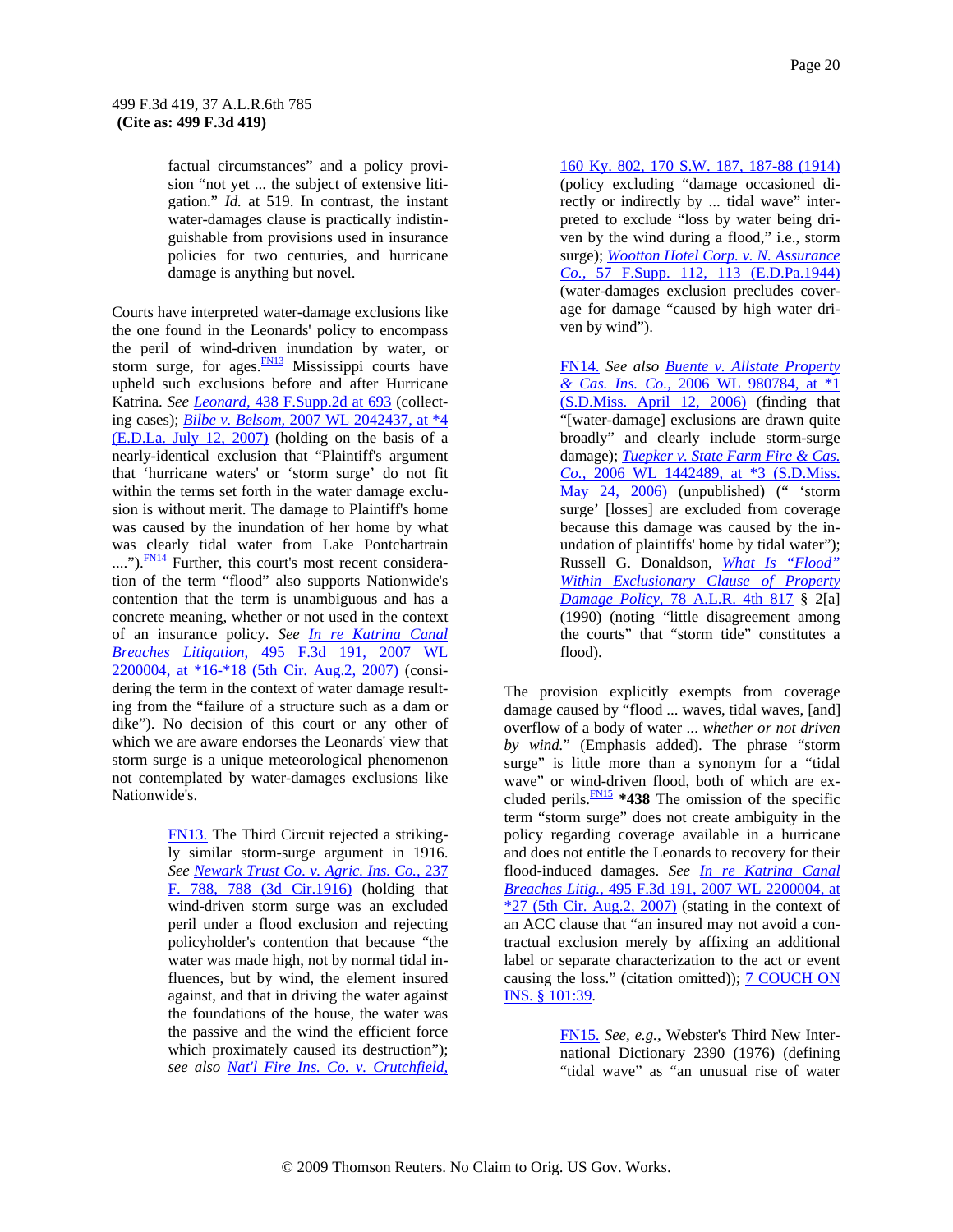alongshore due to exceptionally strong winds."); Federal Emergency Management Agency, Hurricane Hazards: Storm Surge, *available at http:// www. fema. gov/ hazard/ hurricane/ hu\_ surge. shtm* ("Storm surge is simply water that is pushed toward the shore by the force of the winds swirling around the storm. This advancing surge combines with the normal tides to create the hurricane storm tide .... This rise in water level can cause severe flooding in coastal areas."). Additionally, this Circuit has previously defined "flood" as "water which inundates an area of the surface of the earth where it ordinarily would not be expected to be." *Fla. E. Coast Ry. Co. v. United States,* 519 F.2d 1184, 1192 (5th Cir.1975); *see also* 11 Couch on Ins. § 153:54 (defining flood).

#### *F. Weather-Conditions Exclusion*

[27] Neither party briefed or argued the applicability of the weather-conditions exclusion $\frac{FN16}{FN16}$  in the district court, nor has Nationwide alleged that the exclusion bars recovery. The district court raised the issue *sua sponte* in its Memorandum Opinion, finding the provision ambiguous and unenforceable. *See Leonard,* 438 F.Supp.2d at 694. Both parties agree that the district court exceeded the scope of the inquiry necessary to resolve this case by ruling on the weatherconditions exclusion. We accordingly do not consider that provision and vacate that portion of the district court's opinion.

FN16. The exclusion states in pertinent part:

(2) We do not cover loss to any property resulting directly or indirectly from the following if another excluded peril contributes to the loss:

(...)

c. Weather conditions, if contributing in any way with an exclusion listed in paragraph 1. of this Section.

#### *G. Negligent Misrepresentation Claim*

Finally, the Leonards claim that misrepresentations

Fletcher made during two conversations in 1989 and 1999 effected an oral modification of their policy, enabling recovery for all Katrina-related losses. The district court allowed litigation of the question whether Fletcher negligently misrepresented the policy's terms, but found that none of Fletcher's statements "could be reasonably understood to alter the terms of the Nationwide policy," and that any inferences that Paul Leonard drew from the conversations were inconsistent with the policy exclusion for water damage. *Leonard,* 438 F.Supp.2d at 692.

### *1. Background Principles*

[28][29][30][31] Under Mississippi law, a party's reliance on representations by an insurance agent that contradict the policy language is unreasonable. *Ross v. Citifinancial, Inc.,* 344 F.3d 458, 464 (5th  $Cir.2003$ ). The insured has an affirmative duty to read the policy. *Smith v. Union Nat'l Life Ins. Co.,* 286 F.Supp.2d 782, 788 (S.D.Miss.2003); *Gulf Guar. Life Ins. Co. v. Kelley,* 389 So.2d 920, 922 (Miss.1980). Whether the policy was read or not, however, constructive knowledge of its contents is imputed to the policyholder. *Ross,* 344 F.3d at 464 (quoting *Godfrey, Bassett & Kuykendall Architects, Ltd. v. Huntington Lumber & Supply Co., Inc.,* 584 So.2d 1254, 1257 (Miss.1991)). An agent's oral representations can modify the policy only if it is ambiguous; when the contractual language is plain, there can be no modification. **\*439***Am. States Ins. Co. v. Natchez Steam Laundry,* 131 F.3d 551, 555 (5th Cir.1998).

[32][33] General agency law controls the relationship between insurance companies and their agents. *Barhonovich v. Am. Nat'l Ins. Co.,* 947 F.2d 775, 777 (5th Cir.1991). Under Mississippi law, an agent's representations that purport to modify the insurance contract can bind an insurer only if the statements were made pursuant to actual or apparent authority. *Id.* Because Nationwide does not authorize its agents to orally modify contracts, only apparent authority is pertinent here.

[34][35] Somewhat tautologically, the Mississippi Supreme Court has explained that "[a]pparent authority exists when a reasonably prudent person, having knowledge of the nature and usages of the business involved, would be justified in supposing, based on the character of the duties entrusted to the agent, that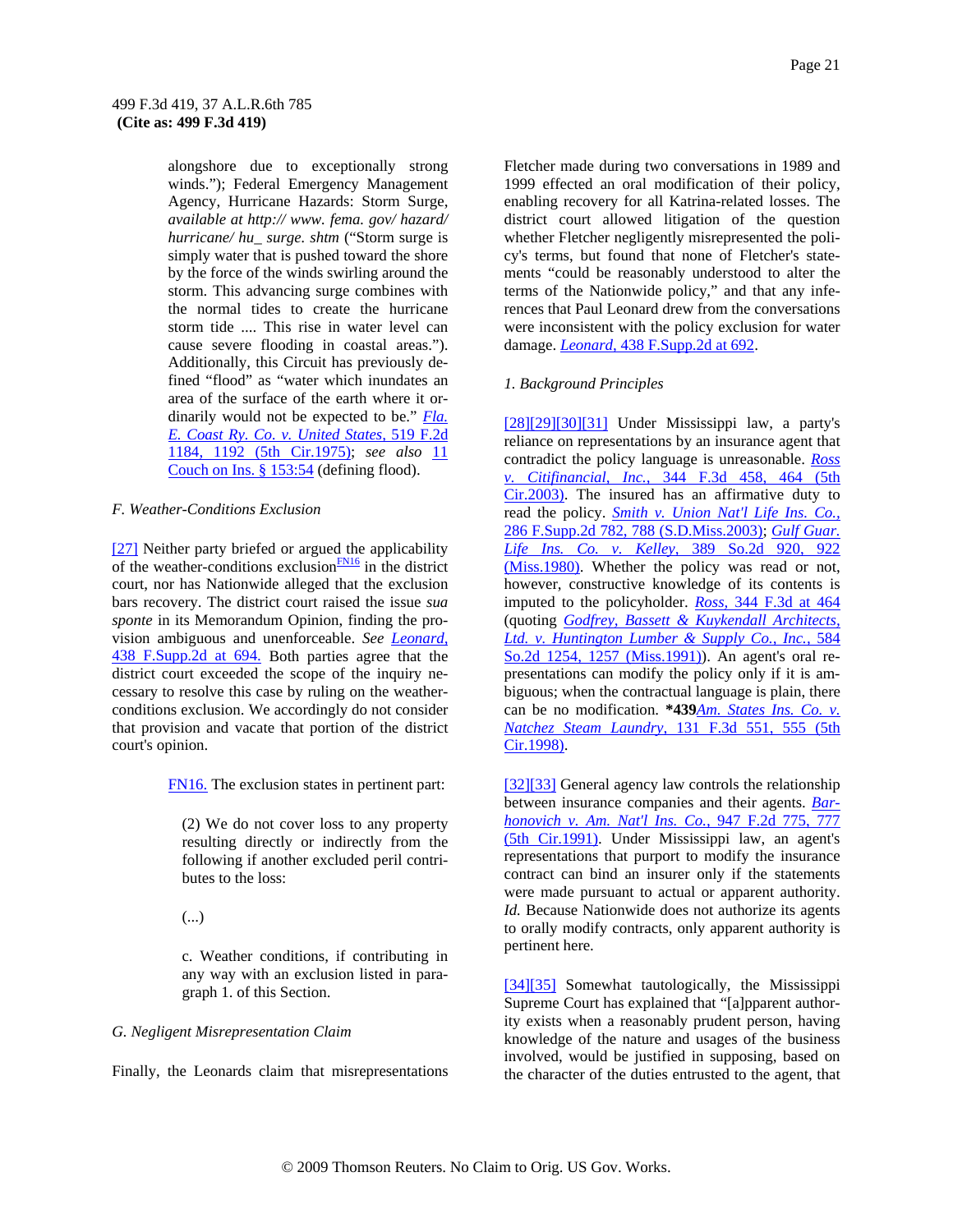the agent has the power he is assumed to have." *Ford v. Lamar Life Ins. Co.,* 513 So.2d 880, 888 (Miss.1987). A policyholder seeking to recover based on an agent's apparent authority must show three things: (1) acts or conduct on the part of the principal indicating the agent's authority; (2) reasonable reliance on those acts; and (3) a detrimental change in position as a result of such reliance. *See Barhonovich,* 947 F.2d at 778 (citing *Andrew Jackson Life Ins. Co. v. Williams,* 566 So.2d 1172, 1181 (Miss.1990)). The insured is bound by policy language that would put a reasonable person on notice of limitations to the agent's authority. *See Union Nat'l,* 286 F.Supp.2d at 788.

#### *2. Fletcher's Conversations with Paul Leonard*

Upon purchase of the policy in 1989, Paul Leonard alleges that Fletcher assured him that all hurricane damage was covered; in 1999, Fletcher allegedly assured Leonard that he did not need to purchase additional flood insurance. The Leonards argue that these oral misrepresentations modified their insurance coverage.

[36] As a threshold matter, it is not at all clear whether the Leonards are proceeding under a tort or a contract theory. They contend in their opening brief that the district court failed to adjudicate their contractual "oral modification" claim. The Leonards pled, however, only "equitable fraud"  $\frac{FNI7}{FNI7}$  (Count Eight) and fraud claims sounding in tort (Counts Nine and Ten). The complaint contains no contract claims at all.

> FN17. The tort of "equitable fraud" differs from species of "legal fraud" like fraudulent or negligent misrepresentation only insofar as the equitable fraud lacks a scienter requirement. *See Brown v. Ohman,* 43 So.2d 727, 744-45 (Miss.1949).

[37] The Leonards attempt to obscure this discrepancy by explaining that the allegations of their detrimental reliance on Fletcher's statements, when coupled with their equitable estoppel claim (Count Two), amount to "what may more broadly be termed a claim based on 'oral modification' of an insurance contract." They argue this without ever intoning the word "oral" or "modification" in their pleadings. Even were we to credit this explanation, the Leonards' further allegation that the district court failed

to adjudicate their modification claim is wrong: the court explicitly stated that "Fletcher did not materially misrepresent the terms of the Nationwide homeowners policy to the Leonards, and *Fletcher* did not make any statements which could be reasonably understood to alter the terms of the Nationwide policy." *Leonard,* 438 F.Supp.2d at 691-92 (emphasis added). The oral modification claim **\*440** was addressed and rejected, assuming it was ever presented in the first place. Nonetheless, whether they proceed under a misrepresentation theory or a contract-modification theory, the Leonards lose on both scores. The district court should never have considered the argument because Fletcher's statements are irrelevant to interpreting this policy as a matter of Mississippi insurance law.

#### *3. Negligent Misrepresentation Theory*

The Leonards fail to present an actionable claim of negligent misrepresentation because they cannot prove two of the elements required to show apparent authority. First, Nationwide's conduct in no way indicated that Fletcher was authorized to orally modify policies he sold. The Form HO-23-A has an integration clause specifically disclaiming the agent's ability to do so:

### HOW YOUR POLICY MAY BE CHANGED

- (...)
- (c) A waiver or change of a part of this policy must be in writing by use to be valid. Our request for an appraisal or examination does not waive our rights.

Paul Leonard admits to having read the policy. Even had he not, knowledge of the integration clause is imputed to him under state law. $\frac{FN18}{FN18}$  Only "[t]hose dealing with agents without notice of restrictions upon the agent's authority have a right to presume that their authority is there." *Hollins,* 830 So.2d at 1237 (citation omitted).

> FN18. The cases the Leonards cite in support of their claim are readily distinguishable from the instant facts. In *Nichols v. Shelter Life Insurance Co.,* 923 F.2d 1158, 1163 (5th Cir.1991), the policy contained no express statement that the insurer disclaimed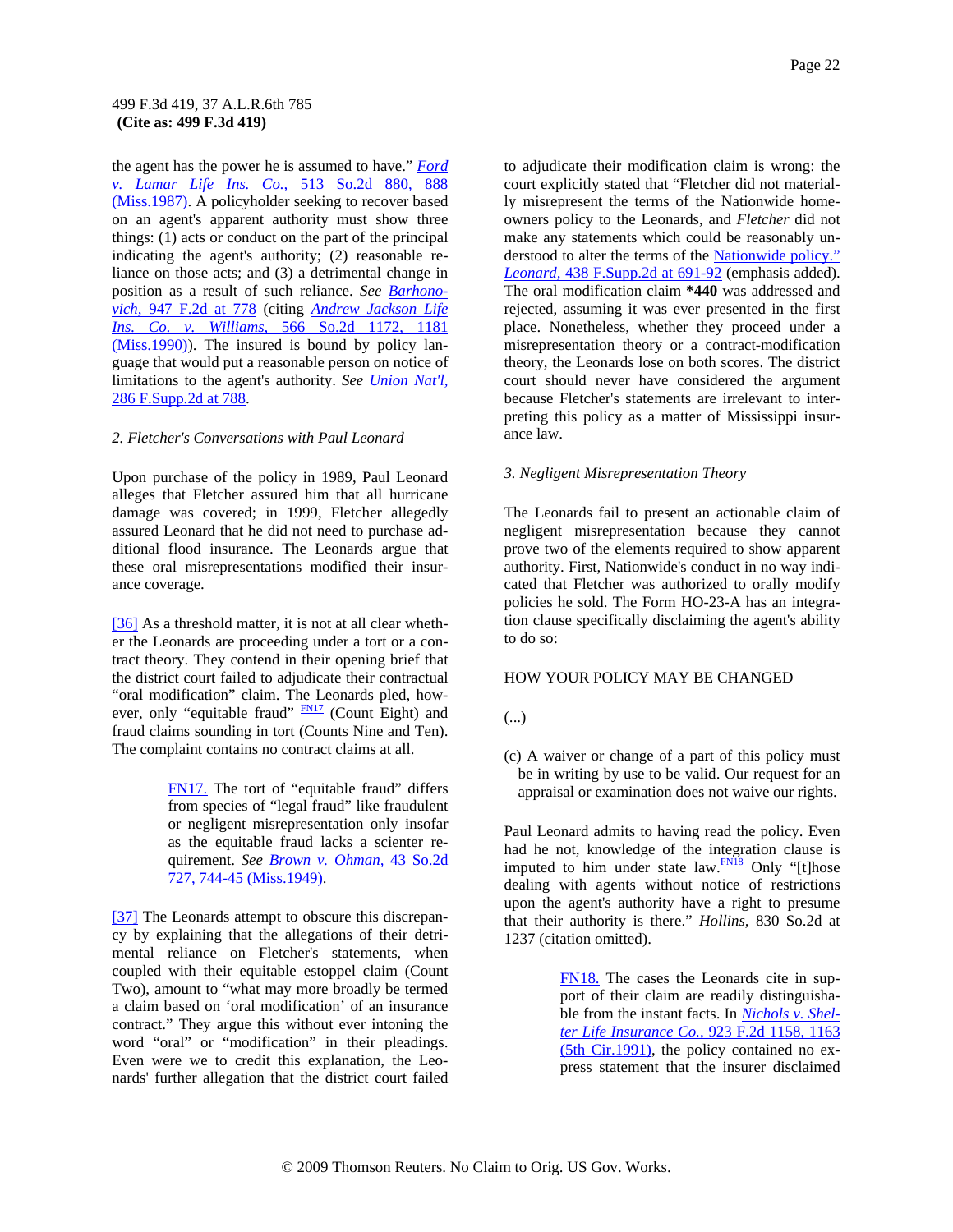any representations made by an agent that were contrary to the written policy. Moreover, both *Nichols* and *Scott v. Transport Indemnity Co.,* 513 So.2d 889 (Miss.1987), involve fraudulent inducement to sign new policies, not oral modifications of existing policies. *Nichols,* 923 So.2d at 1160; *Scott,* 513 So.2d at 894 (holding restricted to agent's statements "before or contemporaneous with entering into the insurance contract"). In *Andrew Jackson Life Insurance Co. v. Williams,* 566 So.2d 1172, 1182 (Miss.1990), "absolutely no oral or written notice of existent policy condition or breadth of agents' authority was provided [plaintiffs, who] ... were not afforded an opportunity to become properly informed through inspection of sample policies, brochures, *or anything,* and discover that the agents' offers wrongfully contravened unrevealed policy conditions." (emphasis in original) (internal quotation marks omitted). And in *American Income Life Insurance Co. v. Hollins,* 830 So.2d 1230, 1238 (Miss.2002), the insured "was not given notice of the exclusion at the time of relying on the agent's misrepresentation." None of these cases supports the Leonards' argument that their misrepresentation claim survives notwithstanding the integration clause.

Second, the Leonards' reliance on Fletcher's statements was objectively unreasonable in light of the policy language clearly excluding water damage, including damage caused by a flood. *See supra* Section III.D.

[38] And even if the Leonards can satisfy the third element of apparent authority-detrimental change in position-their misrepresentation claim is stale. The most recent statements the Leonards cite were uttered six years ago in 1999. The statute of limitations for negligent misrepresentation in Mississippi is three years. *See* MISS.CODE ANN. § 15-1-49. Because the policy terms are unambiguous, the Leonards' claim accrued at the time the misrepresentation was made. *See Oaks v. Sellers,* 953 So.2d 1077, 1082 (Miss.2007) (action for misrepresentation of policy terms accrues at execution); *Carter v. Citigroup, Inc.,* 938 So.2d 809, 818 (Miss.2002); **\*441***Watts v. Horace Mann Life Ins. Co.,* 949 So.2d 833, 835-36

(Miss.Ct.App.2006) (claim that ambiguous policy tolled statute of limitations rejected because policy language was plain). The claim is time-barred.

### *4. Oral Modification Theory*

[39][40][41] There are at least two reasons why the Leonards' contract-based claim fails as well. First, the policy's integration clause pretermits the claim as a matter of law.FN19 *See Stephens v. Equitable Life Assurance Soc'y,* 850 So.2d 78, 83 (Miss.2003) ("Any alleged oral agreement ... does not have any effect on the written insurance contract .... [that] had a general provision that unambiguously prohibited any oral modification."). The Leonards do not allege that the provision permitting only written modification of the policy has itself been modified. *See, e.g., Eastline Corp. v. Marion Apartments, Ltd.,* 524 So.2d 582, 584 (Miss.1988) (dispositive issue "whether or not the parties waived the stipulation that all modifications be in writing"). $\frac{FN20}{FN20}$  Instead, they argue that their pleading of equitable estoppel obviates entirely the need to resort to the integration clause. That claim ignores the rule that doctrines like equitable estoppel that allow insureds to procure rights at variance with a written insurance policy cannot be used to extend coverage not otherwise provided by the policy. *See Kubow v. Hartford Cas. Ins. Co.,* 475 F.3d 672 (5th Cir.2007); *St. Paul Fire & Marine Ins. Co. v. Vest Transp. Co.,* 666 F.2d 932, 948 (5th Cir.1982) ("[C]onditions going to coverage or scope of policy of insurance, as distinguished from those furnishing a ground for forfeiture, may not be waived by implication from conduct or action."); *Morris v. Am. Fidelity Fire Ins. Co.,* 253 Miss. 297, 173 So.2d 618 (1965).

> FN19. Although the parol evidence rule is not a bar to evidence of a subsequent contract modification, *see Dixie S. Indus. Coating, Inc. v. Miss. Power Co.,* 872 So.2d 769, 772 (Miss.Ct.App.2004), the rule is activated only upon the discovery of ambiguity in a contract and is thus inapplicable here. *Smith v. Smith,* 872 So.2d 74, 78 (Miss.Ct.App.2004) ("Parol evidence of the intention of the parties may be received to clear up an ambiguity by reason of which, such intention is not definitely expressed." (quoting *Byrd v. Rees,* 251 Miss. 876, 882, 171 So.2d 864, 867 (1965))).